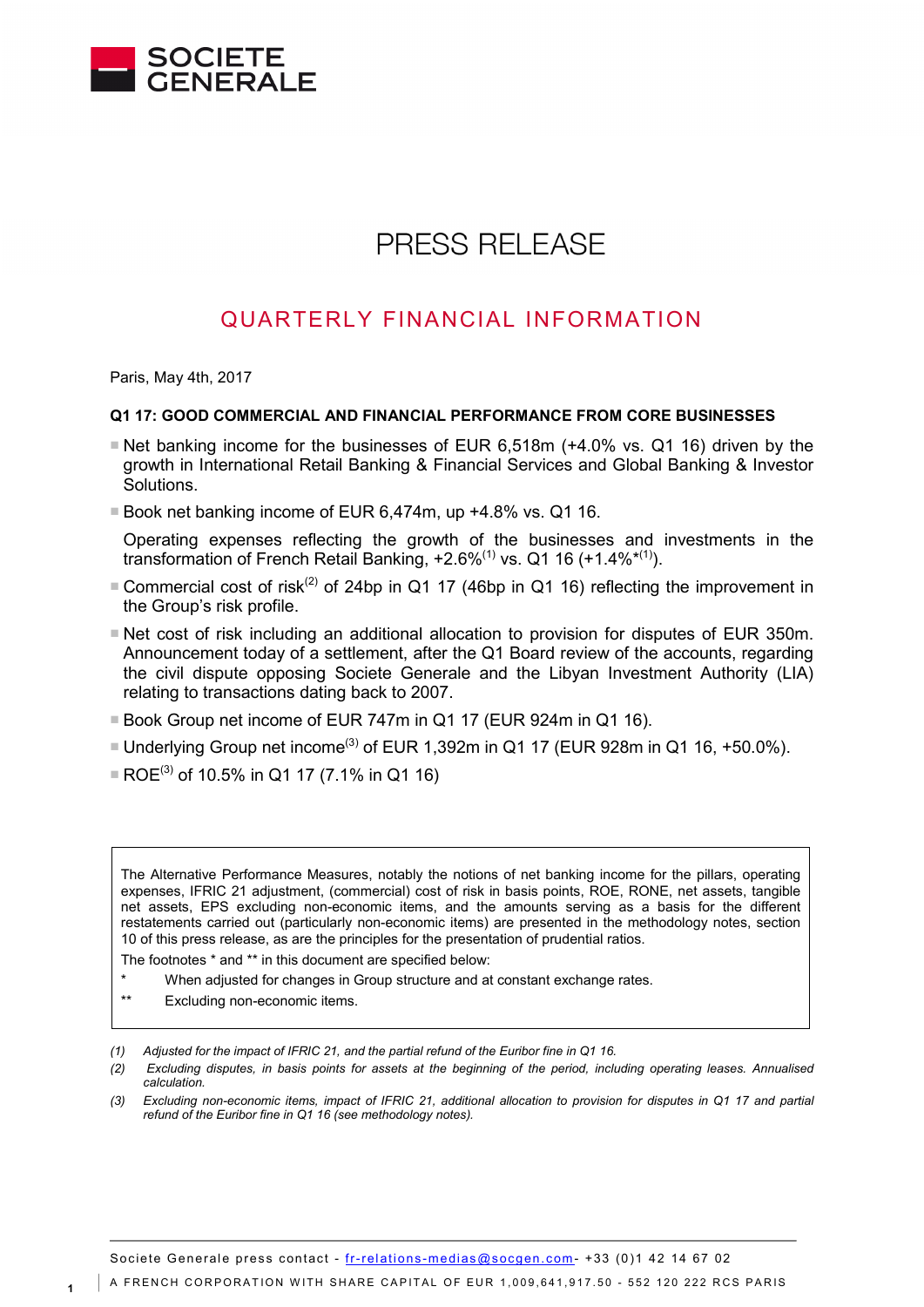

Societe Generale's Board of Directors, which met on May 3rd, 2017 under the chairmanship of Lorenzo Bini Smaghi, examined the results for Q1 2017.

The Societe Generale Group's businesses turned in a good commercial and financial performance in Q1 2017. Group net income was EUR 747 million (EUR 924 million in Q1 2016). This result includes an additional allocation to provision for disputes of EUR -350 million and, as for each first quarter, the effect of the implementation of the IFRIC 21 accounting standard. When corrected for these factors and non-economic items, **Group net income** totalled EUR 1,392 million, up +50.0% vs. Q1 2016 (excluding partial refund of the Euribor fine amounting to EUR 218 million) and the corresponding underlying **ROE** stood at 10.5% in Q1 2017 (vs. 7.1% in Q1 16).

The businesses' contribution to Group net income was up +31.4% in Q1 2017 excluding the Euribor refund in 2016, driven by the strong growth in International Retail Banking & Financial Services and Global Banking & Investor Solutions, whereas French Retail Banking's earnings were slightly lower against a backdrop of low interest rates and increased investments in the transformation of its business model.

**Net banking income**, excluding non-economic items, totalled EUR 6,452 million in Q1 2017, up +7.0% vs. Q1 2016, testifying to the businesses' good commercial performance. French Retail Banking's net banking income was slightly lower in an environment of still low interest rates (-1.3%), whereas the revenues of International Retail Banking & Financial Services and Global Banking & Investor Solutions were significantly higher (+8.4% and +5.4% respectively). Book net banking income totalled EUR 6,474 million in Q1 2017 (+4.8% vs. Q1 2016).

There was a controlled increase in **operating expenses([1](#page-1-0))** of +2.6% (+1.4%\*) in Q1 2017 vs. Q1 2016, reflecting the acceleration of investments in French Retail Banking, the increased activity in International Retail Banking & Financial Services, and the effects of Global Banking & Investor Solutions' cost savings plans.

The **net cost of risk** (excluding the above-mentioned additional allocation to provision for disputes) was at the low level of EUR -277 million in Q1 2017, a substantial decline vs. Q1 2016 (EUR -524 million). The **commercial cost of risk** stood at the very low level of 24 basis points in Q1 2017 (46 basis points in Q1 2016).

After the Q1 Board review of the accounts, Societe Generale has today announced that it has reached a **settlement** with the Libyan Investment Authority regarding the civil dispute opposing them and relating to transactions dating back to 2007 amounting to EUR -963 million. The parties will notify the UK court of the settlement this morning to enable the court to put an end to the proceedings.

Given notably the additional provision for disputes booked in Q1 17 for EUR 350 million, the impact of this settlement in full-year Group net income is fully covered as from Q1 2017. The detailed accounting will be recorded in Q2 with notably an impact in the Corporate Centre's net banking income corresponding to the amount of the settlement.

The **Common Equity Tier 1** (fully-loaded CET1) ratio was up +10 basis points vs. December 31st, 2016, at 11.6%.

**Earnings Per Share**, excluding non-economic items, amounts to EUR 0.76 at end-March 2017, vs. EUR 0.90 at end-March 2016.

-

<span id="page-1-0"></span>*<sup>(1)</sup> Excluding partial refund of the Euribor fine in Q1 2016, adjusted for the impact of IFRIC 21*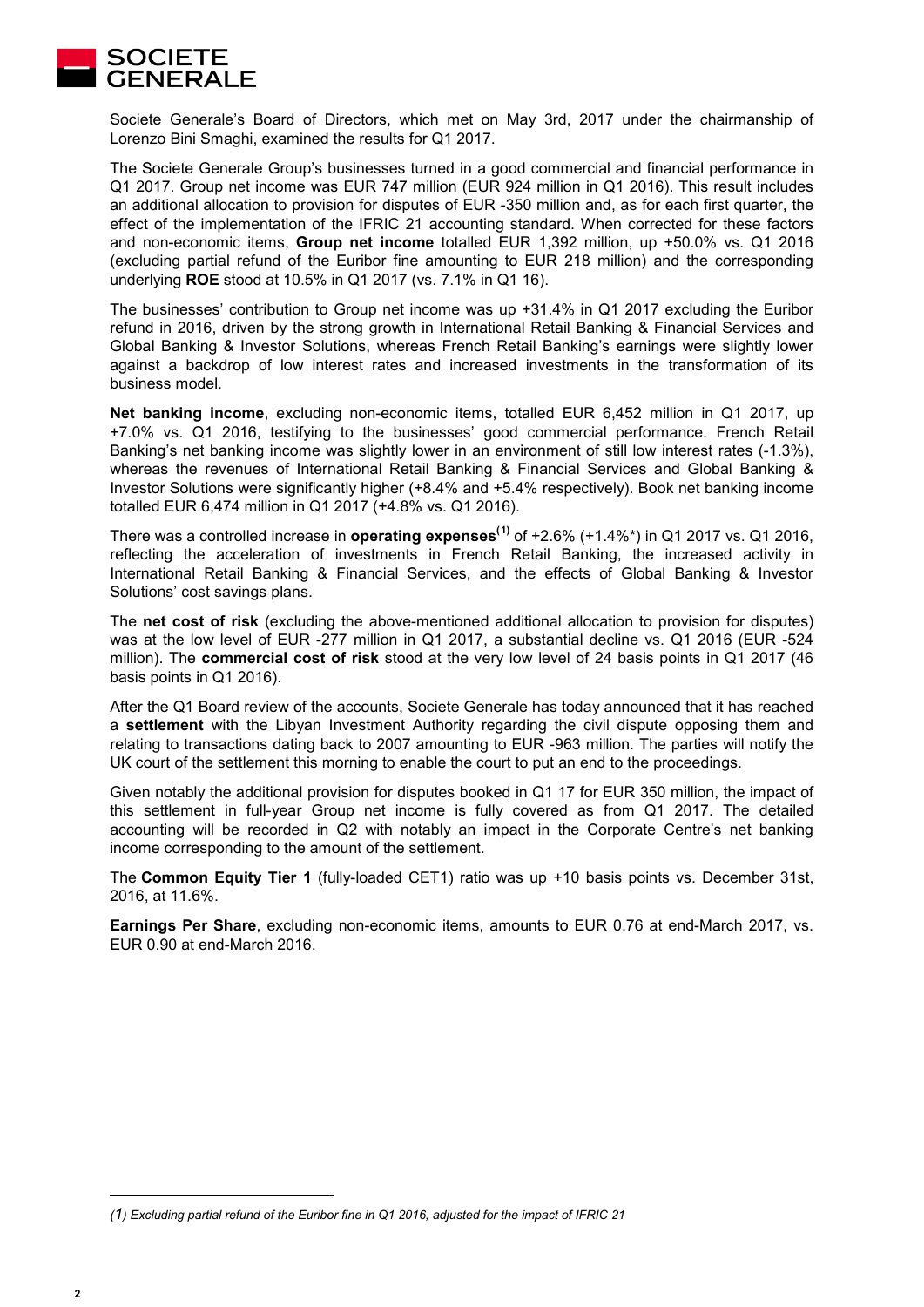

Commenting on the Group's results for Q1 2017, Frédéric Oudéa – Chief Executive Officer – stated:

**"Once again, Societe Generale has demonstrated the quality of its diversified and integrated banking model, with a good performance in all its businesses. Group net income testifies to the substantial increase in the contribution of its businesses, underpinned by its revenue growth and its cost and risk control. The Group is also continuing with its transformation. It has initiated a process to simplify its organisational set-up which will enable it to even better serve its customers, increase its agility and innovative capacity, and continue to exploit synergies between its businesses. Finally, over the next few quarters, the Group will continue actively working to bring an end to past disputes and complete the Culture and Conduct projects in order to further enhance the quality of its services and the control of its risks."**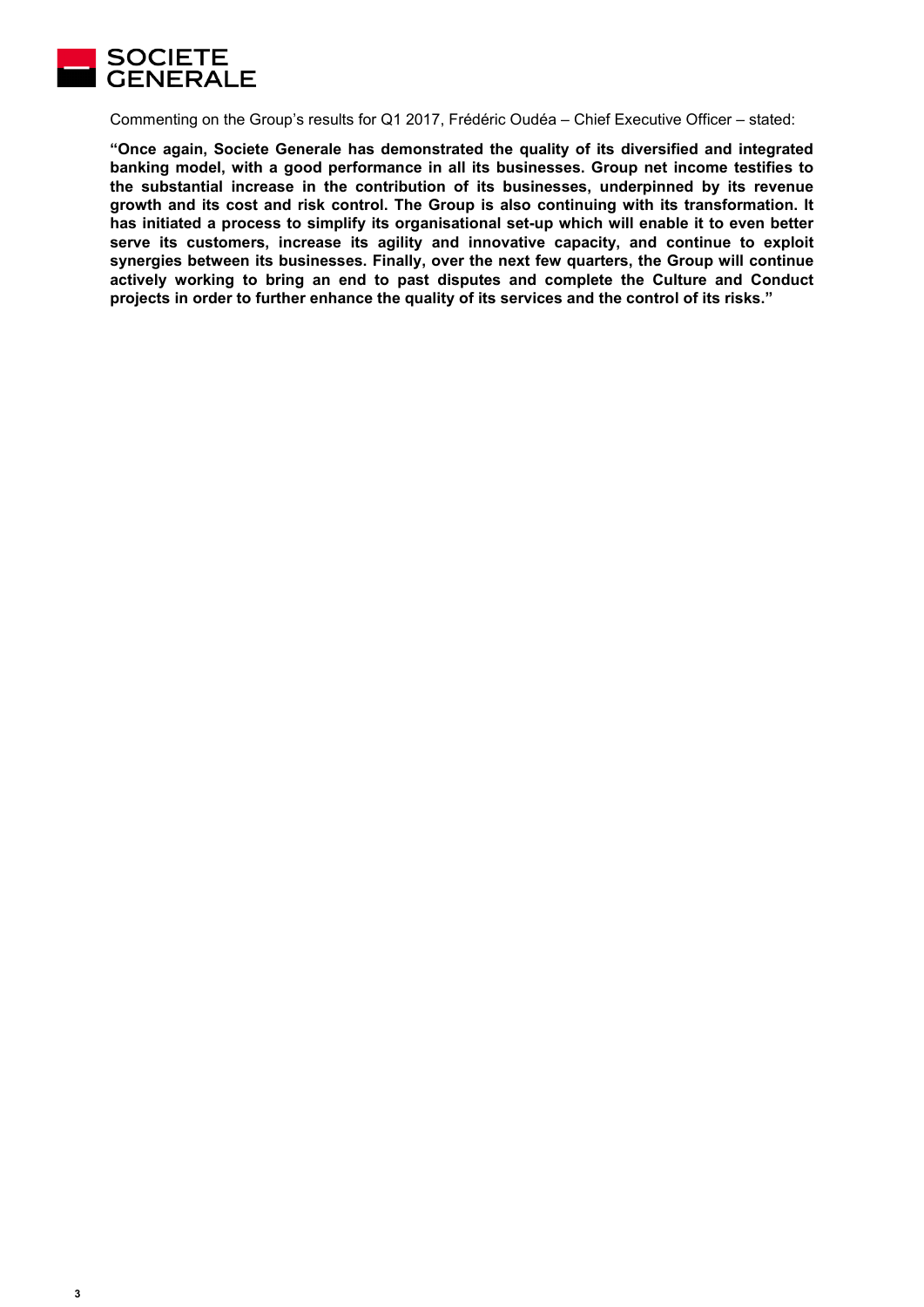

# **1. GROUP CONSOLIDATED RESULTS**

| In EUR m                                | Q1 17   | Q1 16   |           | Change                 |
|-----------------------------------------|---------|---------|-----------|------------------------|
| Net banking income                      | 6,474   | 6,175   | $+4.8%$   | $+3.6\%$ *             |
| Net banking income(1)                   | 6,452   | 6,030   | $+7.0\%$  | $+5.7\%$ *             |
| Operating expenses                      | (4,644) | (4,284) | $+8.4%$   | $+7.2\%$ *             |
| <b>Gross operating income</b>           | 1,830   | 1,891   | $-3.2\%$  | $-4.7\%$ <sup>*</sup>  |
| Gross operating income(1)               | 1,808   | 1,746   | $+3.6%$   | $+1.9\%$ <sup>*</sup>  |
| Net cost of risk                        | (627)   | (524)   | $+19.7%$  | $+14.8\%$ <sup>*</sup> |
| Operating income                        | 1,203   | 1,367   | $-12.0\%$ | $-12.5\%$ <sup>*</sup> |
| Operating income(1)                     | 1,181   | 1,222   | $-3.3\%$  | $-3.9\%$ *             |
| Net profits or losses from other assets | 37      | 4       | x 9,2     | x 8,5                  |
| Income tax                              | (389)   | (384)   | $+1.3%$   | $+0.4\%$ <sup>*</sup>  |
| <b>Reported Group net income</b>        | 747     | 924     | $-19.2%$  | $-19.6\%$ <sup>*</sup> |
| <b>Group net income(1)</b>              | 733     | 829     | $-11.6%$  | $-12.1\%$ <sup>*</sup> |
| <b>ROE</b>                              | 5.2%    | 7.1%    |           |                        |
| <b>Adjusted ROE (2)</b>                 | 10.5%   | 7.1%    |           |                        |

*(1) Adjusted for revaluation of own financial liabilities and DVA*

*(2) Corrected for the effect of the implementation of IFRIC 21 (excluding ¾ of the contributions recognised in their*  entirety in Q1), the provision for disputes in Q1 17 and the refund of the Euribor fine in Q1 16 for an amount of *EUR 218 million*

# **Net banking income**

The Group's net banking income, excluding non-economic items, was EUR 6,452 million in Q1 17, up +7.0% vs. Q1 16, reflecting the good performance of the Group's businesses.

The businesses' net banking income was up +4.0% in Q1 17 vs. Q1 16.

- French Retail Banking's (RBDF) net banking income was slightly lower (-1.3%) in Q1 17 than in Q1 16 (-2.3% excluding PEL/CEL provision). In a low interest rate environment, French Retail Banking stepped up its commercial initiatives, continuing to develop synergies and feegenerating activities.
- International Retail Banking & Financial Services' (IBFS) net banking income rose +8.4% (+5.0%\*) in Q1 17 vs. Q1 16. International Retail Banking's revenues rose +4.8% (+2.4%\*) vs. Q1 16, driven by the healthy growth observed in Africa and the improved activity in Russia. Insurance activities continued to grow (+6.8% in Q1 17 vs. Q1 16), while Financial Services to Corporates provided further evidence of its dynamism (+20.5%, +13.0%\* in Q1 17 vs. Q1 16).
- Global Banking & Investor Solutions (GBIS) generated net banking income up +5.4% in Q1 17 vs. Q1 16. Global Markets and Investor Services enjoyed a good start to the year (net banking income up +8.3% vs. Q1 16), particularly for Fixed Income, Currencies & Commodities. Financing & Advisory revenues were slightly lower (-2.6%) in Q1 2017 vs. the high level in Q1 2016. In Asset and Wealth Management, net banking income rose +5.5% due primarily to the integration of Kleinwort Benson in the United Kingdom.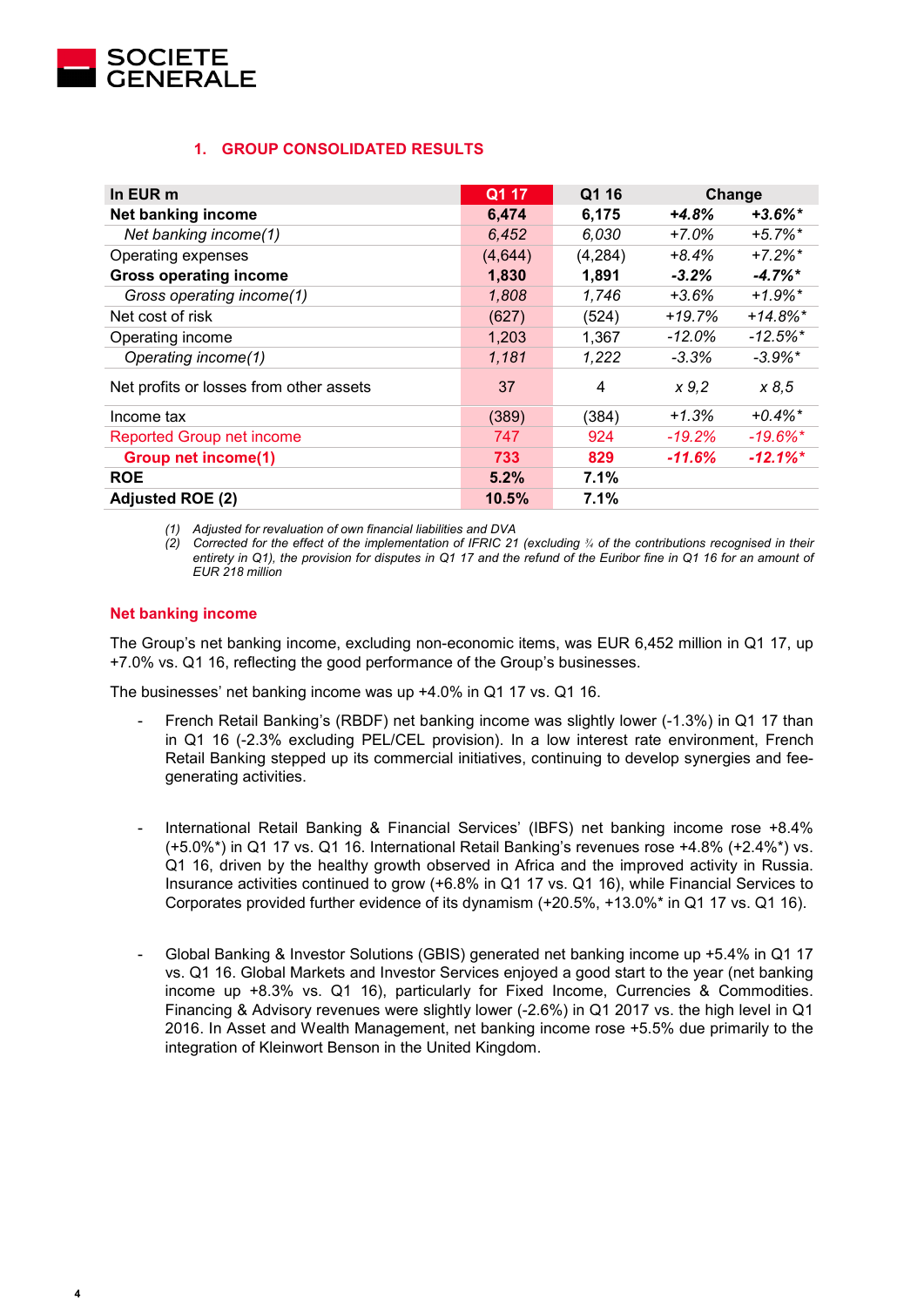

The accounting impact of the revaluation of the Group's own financial liabilities was EUR +25 million in Q1 17 (EUR +145 million in Q1 16). The DVA impact was EUR -3 million in Q1 17 (0 in Q1 16). These two factors constitute the restated non-economic items in the analyses of the Group's results.

Book net banking income totalled EUR 6,474 million in Q1 17 (EUR 6,175 million in Q1 16).

#### **Operating expenses**

The Group's operating expenses amounted to EUR -4,644 million in Q1 17. They were 2.6% (1.4%\*) higher than in Q1 16, adjusted for IFRIC 21 and the partial refund of the Euribor fine in Q1 16<sup>([2\)](#page-4-0)</sup>. The increase reflects the acceleration of investments in the transformation of French Retail Banking and efforts to support the growth of International Retail Banking & Financial Services, and testifies to the containment of operating expenses in Global Banking & Investor Solutions, due to the cost savings plans initiated in order to offset the rise in regulatory costs.

#### **Gross operating income**

The Group's book gross operating income totalled EUR 1,830 million in Q1 2017 vs. EUR 1,891 million in Q1 2016. Excluding non-economic items, gross operating income amounted to EUR 1,808 million in Q1 17, substantially higher than in Q1 16 (EUR 1,528 million, corrected for the partial refund of the Euribor fine, +18.3%).

#### **Cost of risk**

The Group's net cost of risk in Q1 17 includes an additional allocation to provision for disputes of EUR -350 million. Excluding this item, the net cost of risk was EUR -277 million in Q1 17, down - 47.1% vs. Q1 16, confirming the structural reduction of the risk profile in the three business divisions.

The commercial cost of risk (expressed as a fraction of outstanding loans) continued to decline, to a very low level of 24 basis points in Q1 2017 (vs. 46 basis points in Q1 16). It was lower in all the businesses:

- In French Retail Banking, the commercial cost of risk was 31 basis points in Q1 17 vs. 35 basis points in Q1 16, stable for business customers and lower for individual customers.
- At 35 basis points in Q1 17 vs. 74 basis points in Q1 16, International Retail Banking & Financial Services' cost of risk was substantially lower, testifying to the effectiveness of the policies implemented to improve the quality of the loan portfolio and the recovery process. In Q1 17, the division benefited from the positive impact of receiving an insurance indemnity in Romania (amounting to 8 basis points).
- Global Banking & Investor Solutions' cost of risk was at a low level of 5 basis points in Q1 2017 (vs. 41 basis points in Q1 16).

The gross doubtful outstandings ratio declined to 4.8% at end-March 2017 (vs. 5.3% at end-March 2016). The Group's gross coverage ratio for doubtful outstandings stood at 65%, improving one point vs. end-March 2016.

Overall, the Group's commercial cost of risk is expected to be between 30 basis points and 35 basis points for 2017.

#### **Operating income**

The Group's book operating income totalled EUR 1,203 million in Q1 17 vs. EUR 1,367 million in Q1 16. Excluding non-economic items and the additional allocation to provision for disputes, operating income amounted to EUR 1,531 million, vs. EUR 1,004 million in Q1 16 (excluding Euribor refund), up +52.5%.

-

<span id="page-4-0"></span>*<sup>(2) +8.4%</sup> in absolute terms vs. Q1 16*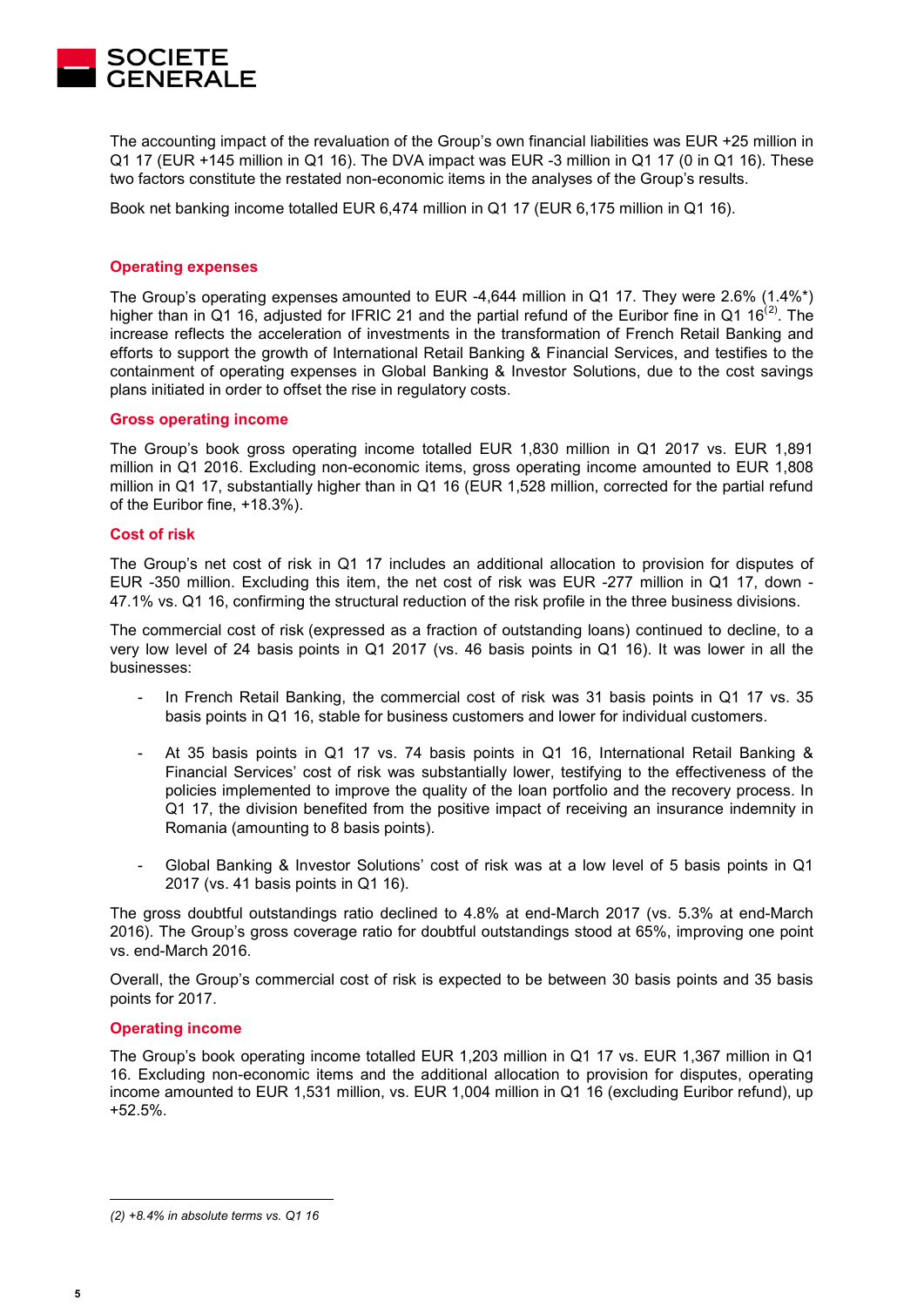

#### **Net income**

Book Group net income totalled EUR 747 million in Q1 2017, vs. EUR 924 million for the same period in 2016.

When corrected for non-economic items and the additional allocation to provision for disputes, Group net income amounted to EUR 1,083 million in Q1 17 (vs. EUR 829 million in Q1 16, or EUR 611 million excluding the Euribor refund).

After correction for the effects of the implementation of the IFRIC 21 standard and adjustment for the partial refund of the Euribor fine in 2016, underlying Group net income was up +50.0% at EUR 1,392 million. As a result of this good performance, the corresponding ROE was 10.5% in Q1 2017 (5.2% in absolute terms) vs. 7.1% in Q1 16 (excluding non-economic items, Euribor refund and adjusted for IFRIC 21, identical level in absolute terms).

Earnings per share amounts to EUR 0.77 in Q1 2017 (vs. EUR 1.02 in Q1 2016), or EUR 0.76 excluding non-economic items in Q1 2017 (EUR 0.90 in Q1 16).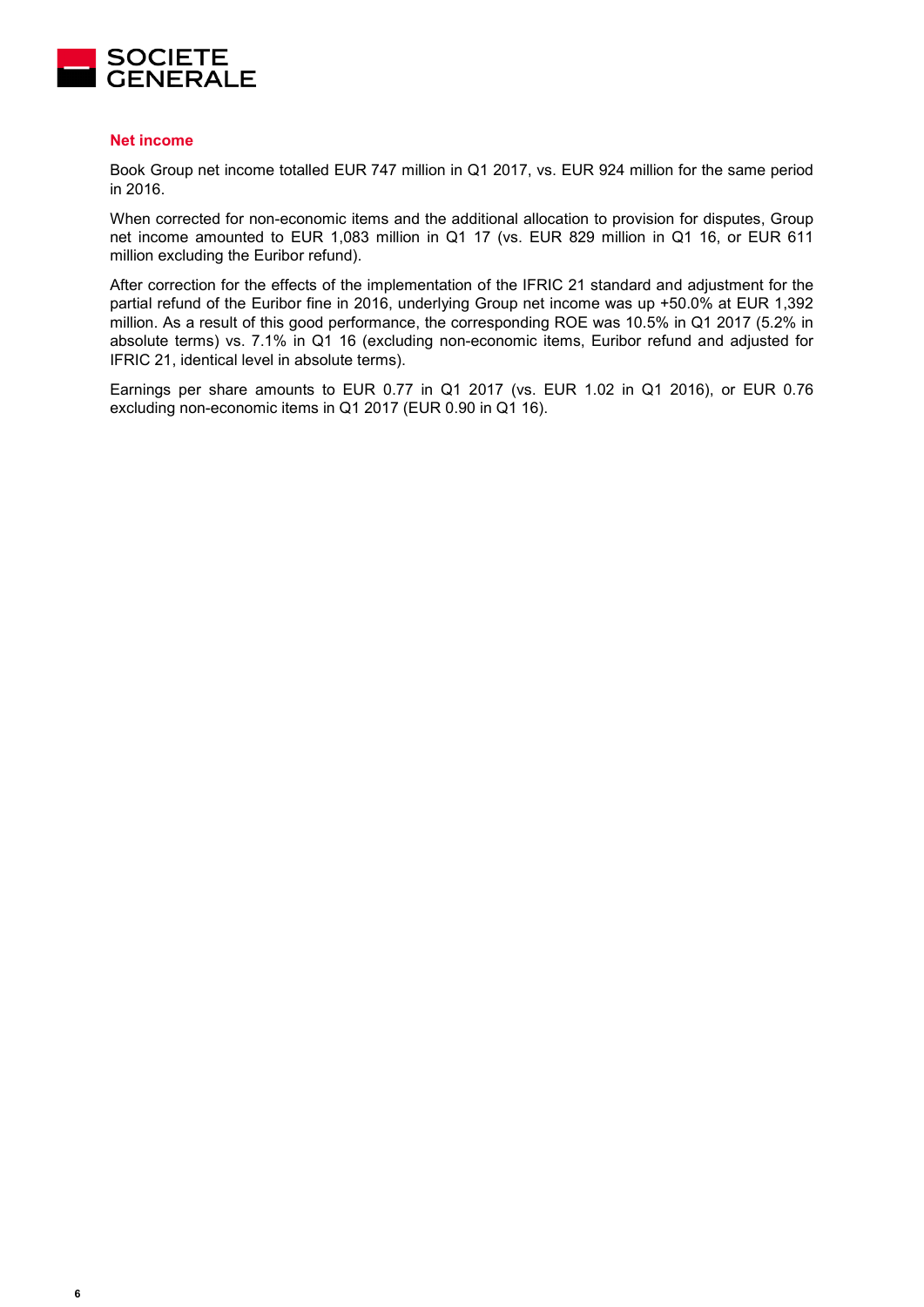

### **2. THE GROUP'S FINANCIAL STRUCTURE**

Group **shareholders' equity** totalled EUR 62.2 billion at March 31st, 2017 (EUR 62.0 billion at December 31st, 2016). Net asset value per share was EUR 63.96, including EUR 1.39 of unrealised capital gains. Tangible net asset value per share was EUR 58.08.

The **consolidated balance sheet** totalled EUR 1,401 billion at March 31st, 2017 (EUR 1,382 billion at December 31st, 2016). The net amount of **customer loan outstandings**, including lease financing, was EUR 402 billion at March 31st, 2017 (EUR 403 billion at December 31st, 2016) – excluding assets and securities sold under repurchase agreements. At the same time, **customer deposits** amounted to EUR 391 billion, vs. EUR 397 billion at December 31st, 2016 (excluding assets and securities sold under repurchase agreements).

At March 31st, 2017, the Group had issued EUR 11 billion of medium/long-term debt with EUR 10 billion at parent company level (representing the achievement of 40% of the 2017 financing programme of EUR 25 billion), having an average maturity of 5.0 years and an average spread of 32 basis points (vs. the 6-month mid-swap, excluding subordinated debt). The subsidiaries had issued EUR 1 billion. The LCR (Liquidity Coverage Ratio) was well above regulatory requirements at 129% at end-March 2017 vs. 142% at end-December 2016.

The Group's **risk-weighted assets** (RWA) amounted to EUR 353.8 billion at March 31st, 2017 (vs. EUR 355.5 billion at end-December 2016) according to CRR/CRD4 rules. Risk-weighted assets in respect of credit risk represent 82% of the total, or EUR 291.6 billion, down -0.9% vs. December 31st, 2016.

At March [3](#page-6-0)1st, 2017, the Group's **Common Equity Tier 1** ratio stood at 11.6%<sup>(3)</sup> (11.1% at end-March 2016 and 11.5% at end-December 2016), up 10 basis points in Q1 2017 vs. end-2016. The Tier 1 ratio stood at 14.4% (13.7% at end-March 2016 and 14.5% at end-December 2016) and the total capital ratio amounted to 17.8%, a decline of -11 basis points vs. end-December 2016 (17.9%) prior to the maturity of an additional Tier 1 capital issue.

With an estimate of 21.5% of RWA and 6.1% of leveraged exposure at end-March 2017, the Group's TLAC ratio is already above the FSB's requirements for 2019.

The **leverage ratio** stood at 4.1% at March 31st, 2017 (4.2% at end-December 2016 and 4.0% at end-March 2016), a decline of 15 basis points in Q1 17 vs. end-2016.

The Group is rated by the rating agencies DBRS (long-term rating: "A (high)" with a stable outlook; short-term rating: "R-1 (middle)"), FitchRatings (long-term rating: "A" with a stable outlook; short-term rating: "F1"), Moody's (deposit and senior unsecured long-term ratings: "A2" with a stable outlook; short-term rating: "P-1" and long-term Counterparty Risk Assessment of "A1" and short-term Counterparty Risk Assessment of "P-1"), Standard & Poor's (long-term rating: "A" with a stable outlook; short-term rating: "A-1") and R&I (long-term rating: "A" with a stable outlook).

-

<span id="page-6-0"></span>*<sup>(3)</sup> The phased-in ratio, including the earnings of the current financial year, stood at 11.7% at-end March 2017, vs. 11.5% at end-March 2016 and 11.8% at end-December 2016. The phased-in ratio, excluding the earnings of the current financial year, stood at 11.6% at end-March 2017 vs. 11.4% at end-March 2016.*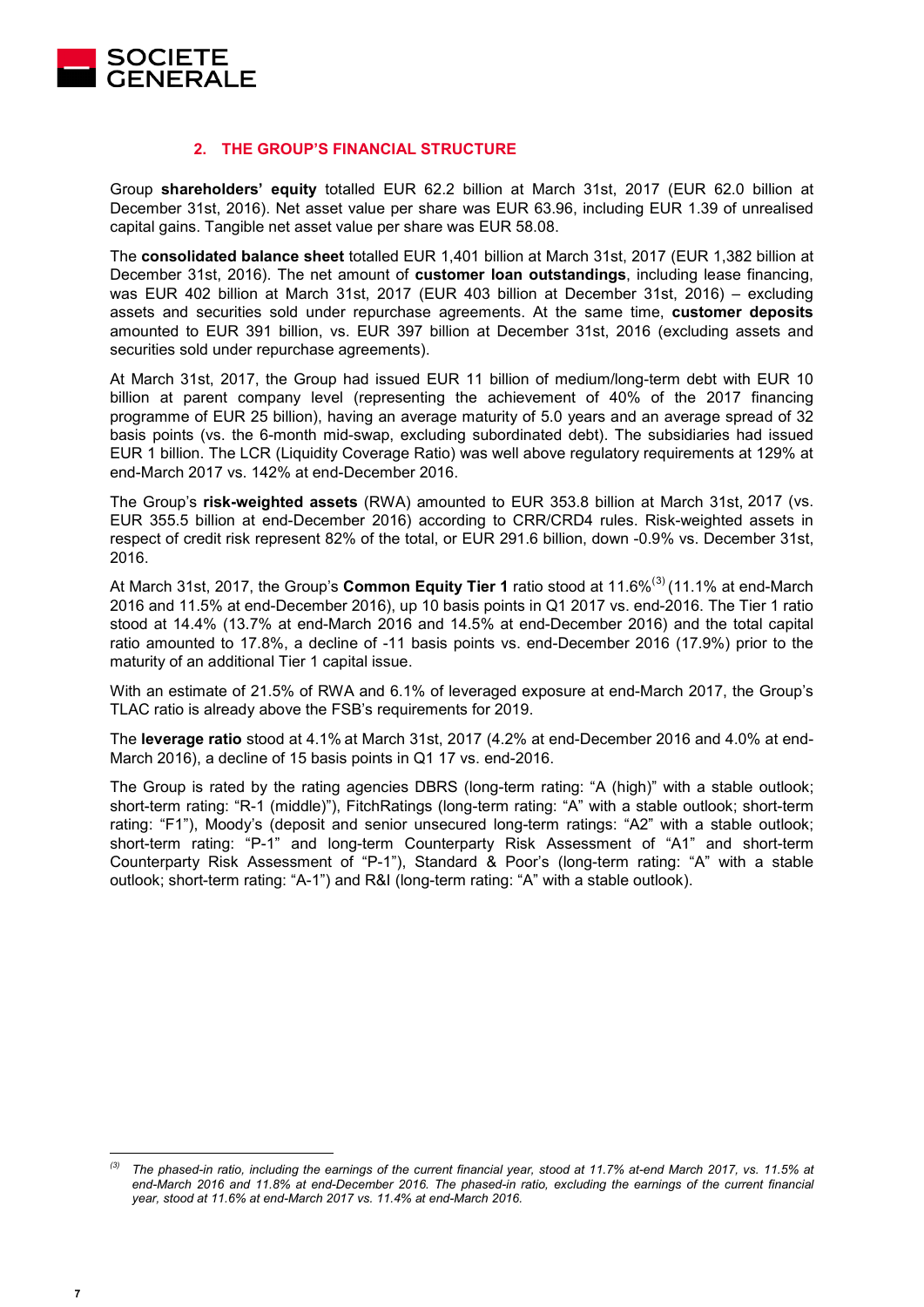

# **3. FRENCH RETAIL BANKING**

| In EUR m                             | $\overline{Q1}$ 17 | Q1 16    | Change   |
|--------------------------------------|--------------------|----------|----------|
| <b>Net banking income</b>            | 2,056              | 2,084    | $-1.3%$  |
| Net banking income excl. PEL/CEL     | 2,058              | 2,107    | $-2.3%$  |
| Operating expenses                   | (1,461)            | (1, 425) | $+2.5%$  |
| <b>Gross operating income</b>        | 595                | 659      | $-9.7%$  |
| Gross operating income excl. PEL/CEL | 597                | 682      | $-12.5%$ |
| Net cost of risk                     | (145)              | (180)    | $-19.4%$ |
| Operating income                     | 450                | 479      | $-6.1%$  |
| <b>Reported Group net income</b>     | 319                | 328      | $-2.7%$  |
| <b>RONE</b>                          | 11.7%              | 12.6%    |          |
| <b>Adjusted RONE (1)</b>             | 13.5%              | 14.8%    |          |

*(1) Adjusted for IFRIC 21 implementation and the PEL/CEL provision*

French Retail Banking has delivered a good commercial performance since the beginning of the year and generated resilient earnings in Q1 2017 in a low interest rate environment.

# **Activity and net banking income**

French Retail Banking's three brands (Societe Generale, Credit du Nord and Boursorama) continued with their commercial expansion. The traditional banking networks saw a 2% rise in new individual customers and Boursorama set a new acquisition record with 80,500 new customers in Q1 17 (+32%), thereby strengthening its position as the leading online bank in France, with more than one million customers at end-March 2017. In the business segment, the Societe Generale and Credit du Nord networks also experienced an increase, with nearly 1,300 new relationships in Q1 17 (+7.7% vs. Q1 16).

French Retail Banking's loan production was very dynamic in Q1 17 and reflects the assistance provided to businesses and individuals for the financing of their projects. At EUR 5.9 billion in Q1 17, housing loan production climbed +63% vs. Q1 16, which is only partially reflected in the growth in home loan outstandings (+1.8% in Q1 17) due primarily to the pace of prepayments in a low interest rate environment. Corporate investment loan production was also buoyant: it grew +28% vs. Q1 16 to EUR 2.8 billion, leading to a 1.2% rise in average outstandings. Overall, average outstanding loans rose +1% vs. Q1 16 to EUR 184.2 billion.

Average outstanding balance sheet deposits came to EUR 191.8 billion at end-March 2017. They were up +8.8%, underpinned by the growth of sight deposits (+17.0%). The average loan/deposit ratio therefore amounted to 96% at end-March 2017 (vs. 100% on average in 2016).

French Retail Banking's growth drivers are very healthy with, notably, high net inflow for Private Banking in France of EUR +0.8 billion in Q1 17 and gross life insurance inflow of EUR 2.4 billion marked by a strong attraction for unit-linked contracts (30% of inflow in Q1 17 vs. 18% in Q1 16).

This good commercial momentum helped partially offset the negative effects of the low interest rate environment and mortgage renegotiations. After neutralising the impact of PEL/CEL provisions, net banking income came to EUR 2,058 million in Q1 17, down -2.3% vs. Q1 16. The interest margin contracted (-7.2% vs. Q1 16) due to mortgage renegotiations and prepayments despite the production of higher margin loans and robust deposit inflow for French Retail Banking. Commissions rose +4.8% in Q1 17, confirming the recovery under way since Q4 16. There was a strong increase in financial commissions, up +10% vs. Q1 16, due to the good level of brokerage commissions and the healthy momentum of life insurance, particularly for unit-linked contracts. Service commissions were up +3.4% vs. Q1 16, as a result of the gradual increase in the number of products subscribed by new customers and the commercial efforts aimed at professional and corporate customers. The erosion of net banking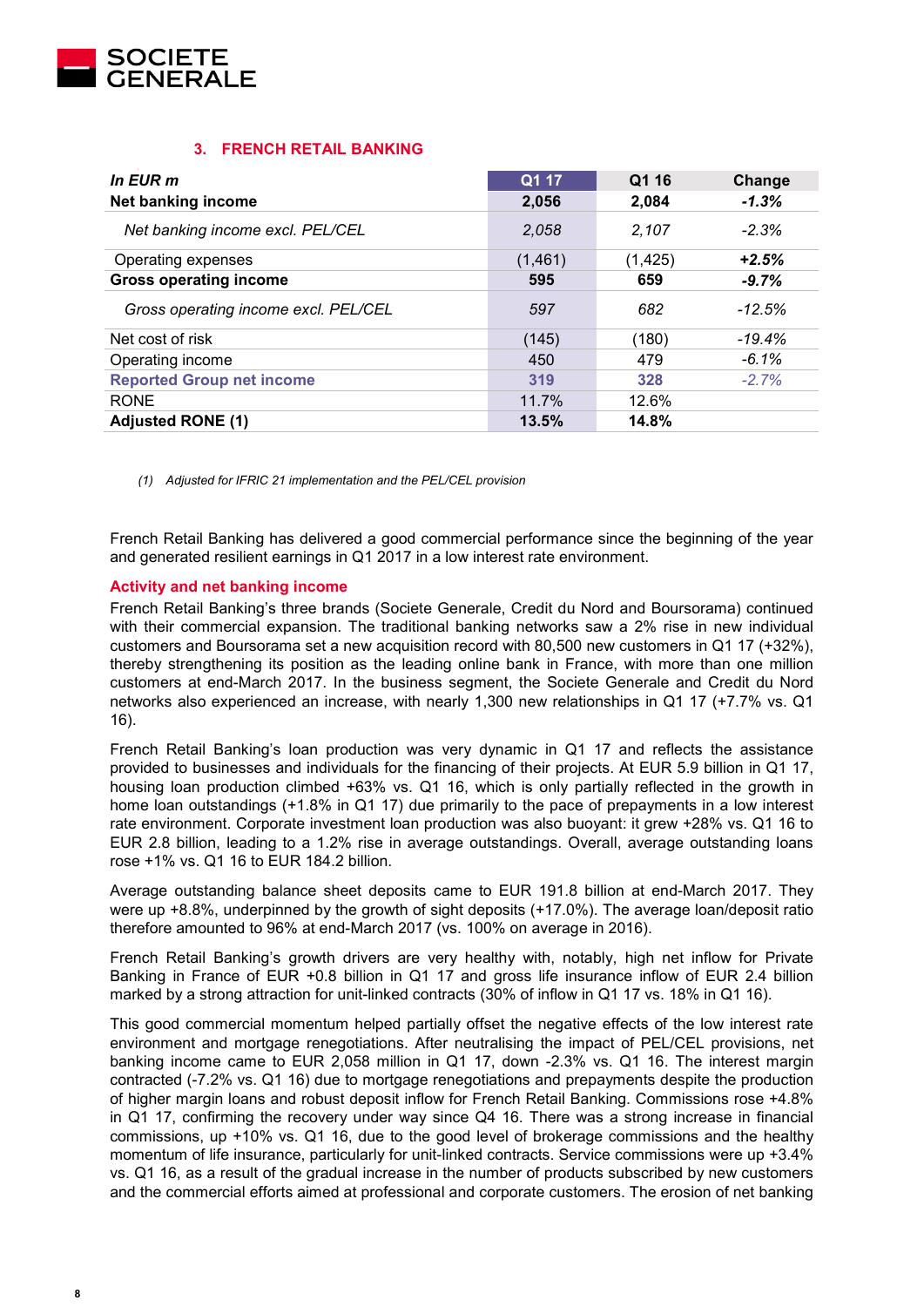

income is expected to be between -3% and -3.5% in 2017 (excluding the impact of PEL/CEL provisions).

#### **Operating expenses**

French Retail Banking's operating expenses came to EUR 1,461 million, up +2.5% vs. Q1 16 (and +1.7% restated for the increase in the SRF). This increase reflects the Group's ongoing investment in the digital transformation process and fast-growing activities. Operating expenses are expected to rise between +3% and +3.5% in 2017. As part of its transformation plan, the Group has notably closed 21 branches in France since the beginning of the year.

#### **Operating income**

Operating income totalled EUR 450 million in Q1 17 (EUR 479 million in Q1 16), underpinned by the sharp decline in the net cost of risk (-19%) which reflects the quality of French Retail Banking's portfolio.

#### **Contribution to Group net income**

French Retail Banking's contribution to Group net income amounted to EUR 319 million in Q1 17, down -2.7% vs. Q1 16, testifying to the division's resilient profitability in a low interest rate environment. RONE adjusted for the IFRIC 21 charge stood at 13.5% (vs. 14.8% in Q1 16).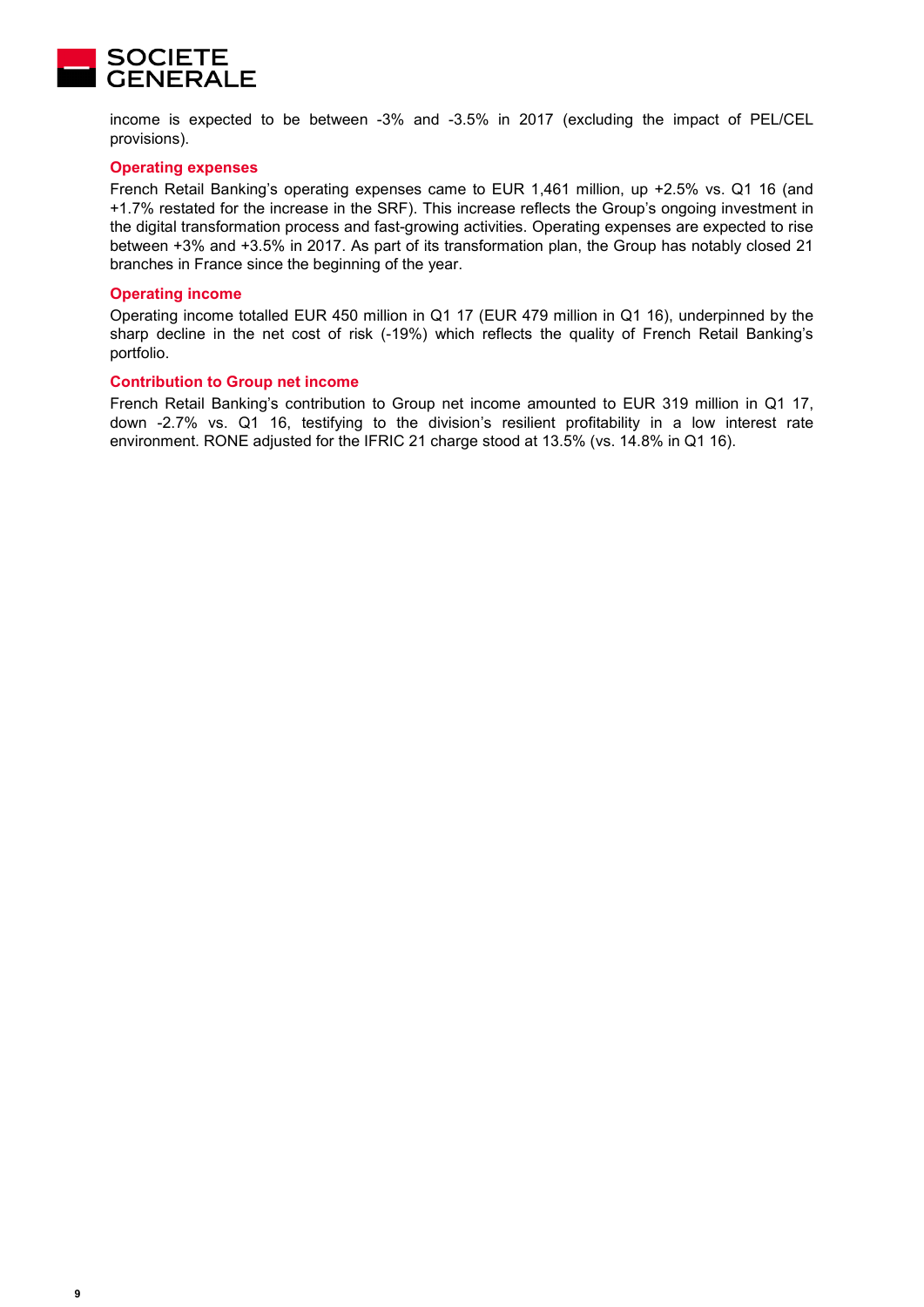

# **4. INTERNATIONAL RETAIL BANKING & FINANCIAL SERVICES**

The division's net banking income totalled EUR 1,978 million in Q1 17, up +8.4% vs. Q1 16, driven by the good commercial momentum in all regions and businesses. Operating expenses remained under control and amounted to EUR 1,205 million over the same period, leading to a one point improvement in the cost to income ratio. As a result, gross operating income totalled EUR 773 million in Q1 17 (+11.7% vs. Q1 16). The net cost of risk improved significantly, amounting to EUR 111 million (-47.6% vs. Q1 16) due to good risk management and the receipt of an insurance indemnity in Romania. The division's contribution to Group net income totalled EUR 433 million in Q1 17, substantially higher than in Q1 16 (+44.3%). This includes a number of non-recurring items, whose total contribution was EUR 49 million. Excluding these non-recurring items, the contribution to Group net income was up EUR 84 million, representing an increase of +28% vs. Q1 16.

| In EUR m                         | Q1 17   | Q1 16    |          | Change                 |
|----------------------------------|---------|----------|----------|------------------------|
| Net banking income               | 1,978   | 1,825    | $+8.4%$  | $+5.0\%$ *             |
| Operating expenses               | (1,205) | (1, 133) | $+6.4%$  | $+2.1\%$ *             |
| <b>Gross operating income</b>    | 773     | 692      | $+11.7%$ | $+9.6\%$ *             |
| Net cost of risk                 | (111)   | (212)    | -47.6%   | $-51.9\%$ <sup>*</sup> |
| Operating income                 | 662     | 480      | $+37.9%$ | $+39.8\%$ *            |
| <b>Reported Group net income</b> | 433     | 300      | $+44.3%$ | $+46.4%$ *             |
| <b>RONE</b>                      | 15.5%   | 11.4%    |          |                        |
| <b>Adjusted RONE (1)</b>         | 17.8%   | 13.6%    |          |                        |

*(1) Adjusted for IFRIC 21 implementation*

#### **International Retail Banking**

At end-March 2017, International Retail Banking's outstanding loans totalled EUR 85.5 billion. This represented an increase of +9.7% (+7.9%\*) vs. Q1 16, confirming the dynamic activity in Europe, particularly in the individual customer segment, as well as the buoyant activity in numerous African operations. Deposit inflow was also robust: outstanding deposits rose +9.6% (+8.3%\*) vs. Q1 16, to EUR 77.9 billion.

International Retail Banking's financial performance continued to improve. Revenues were up +4.8% (+2.4%\*) vs. Q1 16 at EUR 1,277 million, underpinned by volume growth, while the increase in operating expenses of +2.2%\* when adjusted for changes in Group structure and at constant exchange rates vs. Q1 16 (+6.0% in absolute terms) reflects investments in fast-growing activities. Gross operating income came to EUR 425 million, up +2.7% vs. Q1 16. International Retail Banking's contribution to Group net income amounted to EUR 194 million in Q1 17 (+59.0% vs. Q1 16), due primarily to the sharp decline in the net cost of risk (-47.3% vs. Q1 16).

In Western Europe, outstanding loans were up +12.7% vs. Q1 16 at EUR 16.5 billion. Car financing remained particularly dynamic in the region. Revenues totalled EUR 181 million and gross operating income EUR 85 million in Q1 17. The contribution to Group net income came to EUR 43 million, up +38.7% vs. Q1 16.

In the Czech Republic, the Group delivered a solid commercial performance in Q1 17. Outstanding loans rose +9.4% (+9.3%\*) vs. Q1 16 to EUR 21.9 billion, driven by dynamic housing loan and consumer loan production. Outstanding deposits climbed +10.6% (+10.5%\*) year-on-year to EUR 28.2 billion. Despite this positive volume effect, revenues were stable (-0.8%, -0.9%\*) in Q1 17 at EUR 255 million, given the persistent low interest rate environment. Over the same period, operating expenses remained under control at EUR 163 million, with the increase of +6.5% attributable primarily to a nonrecurring impairment. The contribution to Group net income, which amounted to EUR 64 million (+60.0% vs. Q1 16), benefited from provision write-backs as well as a capital gain on a property disposal, following the sale of the historical headquarters in Q1 17. The contribution to Group net income of non-recurring items was EUR 14 million in Q1 17.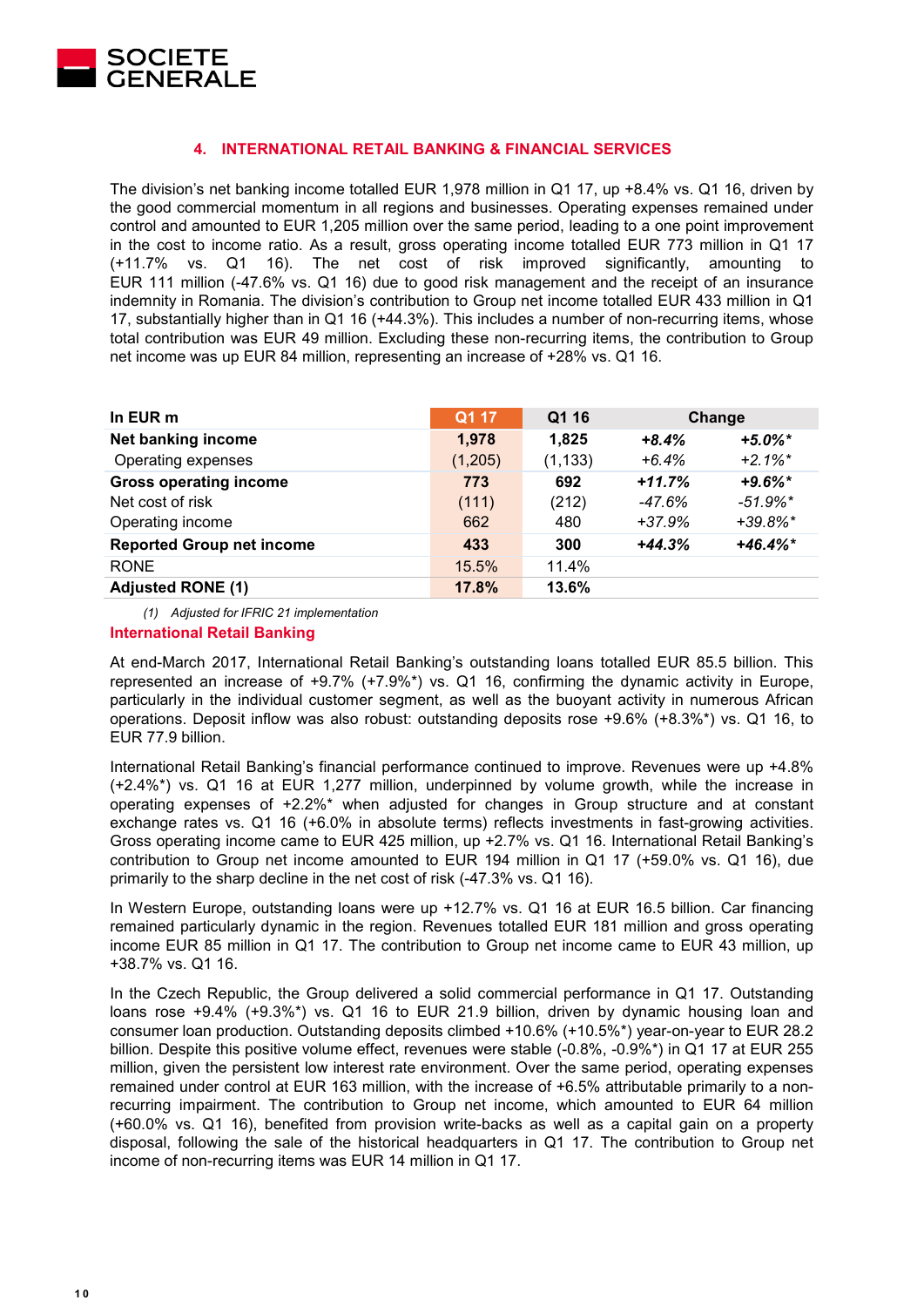

In Romania, the economic environment remains favourable. In Q1 17, outstanding loans rose +3.6% (+5.4%\*) year-on-year to EUR 6.3 billion, primarily due to growth in the individual customer and large corporate segments. Outstanding deposits were 5.4% (7.3%\*) higher year-on-year, at EUR 9.1 billion. In this context, net banking income was stable (-0.8%, -0.2%\*) at EUR 127 million in Q1 17, with the 6.5%\* increase in net interest income vs. Q1 16 offsetting the decline in commissions resulting from the regulatory capping of certain banking fees since June 30th, 2016. Rigorous cost control resulted in operating expenses declining -4.1% (-3.5%\*) to EUR 94 million. Concerning the net cost of risk, Q1 17 was marked by provision write-backs, due primarily to insurance indemnities received over the period, whose contribution to Group net income was EUR 12 million. As a result, the BRD group's contribution to Group net income was EUR 28 million; it was EUR 2 million in Q1 16.

In other European countries, outstanding loans were up +4.3% (+8.3%\*) vs. Q1 16, at EUR 11.9 billion, principally in the individual customer segment, and with a healthy level of growth in virtually all the operations. Deposit inflow was buoyant, with outstandings up +8.5% (+10.8%\*) year-on-year at EUR 11.8 billion, also driven by the individual customer segment. In Q1 17, revenues rose +4.2%\*, when adjusted for changes in Group structure and at constant exchange rates, to EUR 175 million (-2.2% in absolute terms), in conjunction with the growth in volumes, while operating expenses were down -6.7% (-3.1%\*) at EUR 125 million. The contribution to Group net income came to EUR 2 million, after EUR 24 million in Q1 16, due to a net cost of risk of EUR 44 million (vs. EUR 12 million in Q1 16), related to the provisioning of a commitment. These results include the contribution of the Croatian subsidiary, Splitska Banka, whose disposal was concluded on May 2nd, 2017, with a positive effect on the Group's Common Equity Tier 1 ratio of more than 8 basis points expected in Q2 17.

In Russia, the economic environment continues to stabilise, reflected in the appreciation of the rouble (RUB/EUR at 60.3 at end-March 2017 vs. 76.3 at end-March 2016) and the decline in inflation (+4.3% in March 2017). Corporate activity continued to hold up well, while the recovery in loan production for individual customers accelerated, with car loan activity particularly buoyant. When adjusted for changes in Group structure and at constant exchange rates, outstanding loans were up +0.7%\* vs. Q1 16 at EUR 9.7 billion (+23.2% in absolute terms, given the rouble's appreciation against the euro over the period). Outstanding deposits were stable\* (+18.0% in absolute terms) vs. Q1 16, at EUR 7.8 billion. Net banking income for SG Russia<sup>([4\)](#page-10-0)</sup> totalled EUR 195 million in Q1 17, up +23.4% (-6.2%<sup>\*</sup> when adjusted for changes in Group structure and at constant exchange rates) in conjunction with the rouble's sharp appreciation against the euro. Operating expenses remained under control at EUR 162 million, +0.8%\* vs. Q1 16, when adjusted for changes in Group structure and at constant exchange rates, (+32.9% vs. Q1 16 in absolute terms). Overall, SG Russia made a positive contribution to Group net income of EUR 9 million in Q1 17. SG Russia made a loss of EUR -18 million in Q1 16.

In Africa and other regions where the Group operates, outstanding loans rose +7.4% (+6.8%\* vs. Q1) 16) to EUR 19.1 billion, with a healthy commercial momentum in numerous African operations (outstanding loans in Africa up +8.4% or +7.6%\* when adjusted for changes in Group structure and at constant exchange rates), in conjunction with the dynamic economic growth in the region. Outstanding deposits were up +8.2% (+7.7%\*). Net banking income came to EUR 366 million in Q1 17, an increase vs. Q1 16 (+4.9%, +5.9%\*). Over the same period, operating expenses rose +5.2% (+6.2%\*) in parallel with the Group's commercial development. The contribution to Group net income came to EUR 57 million in Q1 17, up +9.6% vs. Q1 16.

-

<span id="page-10-0"></span><sup>(1)</sup> *SG Russia encompasses the entities Rosbank, Delta Credit Bank, Rusfinance Bank, Societe Generale Insurance, ALD Automotive and their consolidated subsidiaries.*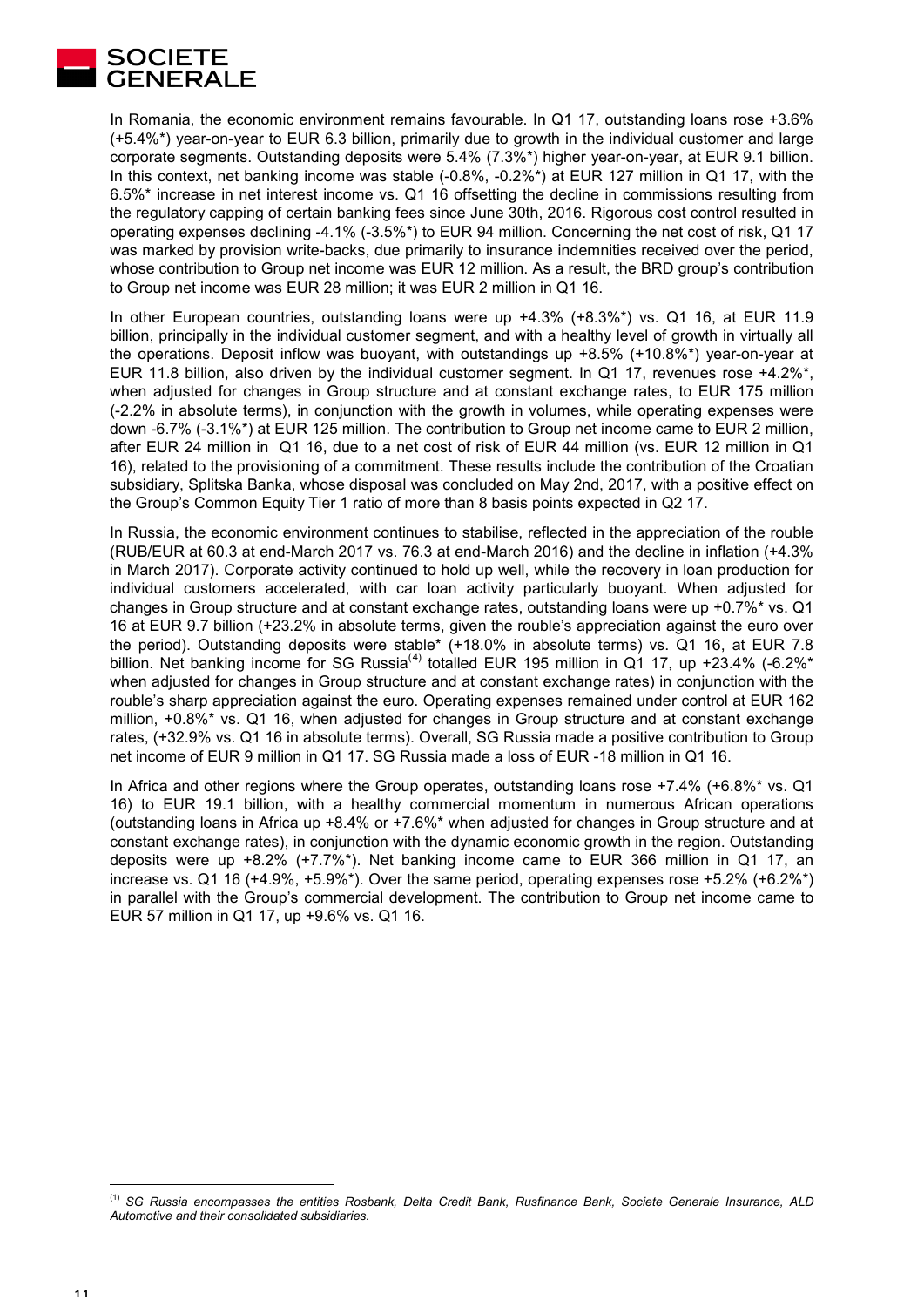

#### **Insurance**

The life insurance savings business saw a +4% increase in outstandings in Q1 17 vs. Q1 16 as well as a stronger trend towards unit-linked products, with the share of unit-linked products in outstandings up +3 points vs. Q1 16.

There was further growth in Personal Protection insurance (premiums up +8% vs. Q1 16). Likewise, Property/Casualty insurance continued to grow (premiums up +8% vs. Q1 16), with substantial growth internationally and higher premiums in the car and home insurance segments.

The Insurance business turned in a good financial performance in Q1 2017, with net banking income up +6.8% vs. Q1 16 at EUR 235 million (+6.3%\*), and a still low cost to income ratio (46.8% in Q1 17). The business' contribution to Group net income increased +5.1% vs. Q1 16 to EUR 82 million.

As from Q2 2017, the Group's Insurance business will be strengthened by the finalisation of the acquisition of Aviva France's 50% stake in Antarius, an insurance company dedicated to the Credit du Nord networks, which occurred on April 1st, 2017.

#### **Financial Services to Corporates**

Financial Services to Corporates maintained its commercial dynamism in Q1 2017.

Operational Vehicle Leasing and Fleet Management experienced a substantial increase in its vehicle fleet (+14.3% vs. the end of Q1 16). The increase can be attributed on the one hand to the integration of the Parcours Group, and on the other to the fleet's high organic growth, driven by Western Europe and SME customers.

Societe Generale confirms the good progress in the preparation of the stock market flotation of its ALD subsidiary, scheduled for 2017, subject to market conditions, through the disposal of a 20% to 25% stake. This strategic operation will enable ALD to accelerate its growth and become a leader in the mobility sector.

Equipment Finance's outstanding loans were up  $+6.7\%$  ( $+5.9\%$ \*) vs. Q1 16, at EUR 16.5 billion (excluding factoring), driven by several major transactions in the technology sector. New business margins held up well despite an intense competitive environment.

Financial Services to Corporates' net banking income rose +20.5% in Q1 17 to EUR 464 million (+13.0%\* when adjusted for changes in Group structure and at constant exchange rates, excluding notably the acquisition of the Parcours Group, vs. Q1 16). Operating expenses were higher over the period at EUR 226 million (+11.9% vs. Q1 16), in conjunction with the business' strong growth and the integration of Parcours (+1.5%\*). Operating income came to EUR 225 million, up +30.1% vs. Q1 16 (+26.3%\*) and the contribution to Group net income was EUR 172 million, up +34.4% vs. Q1 16.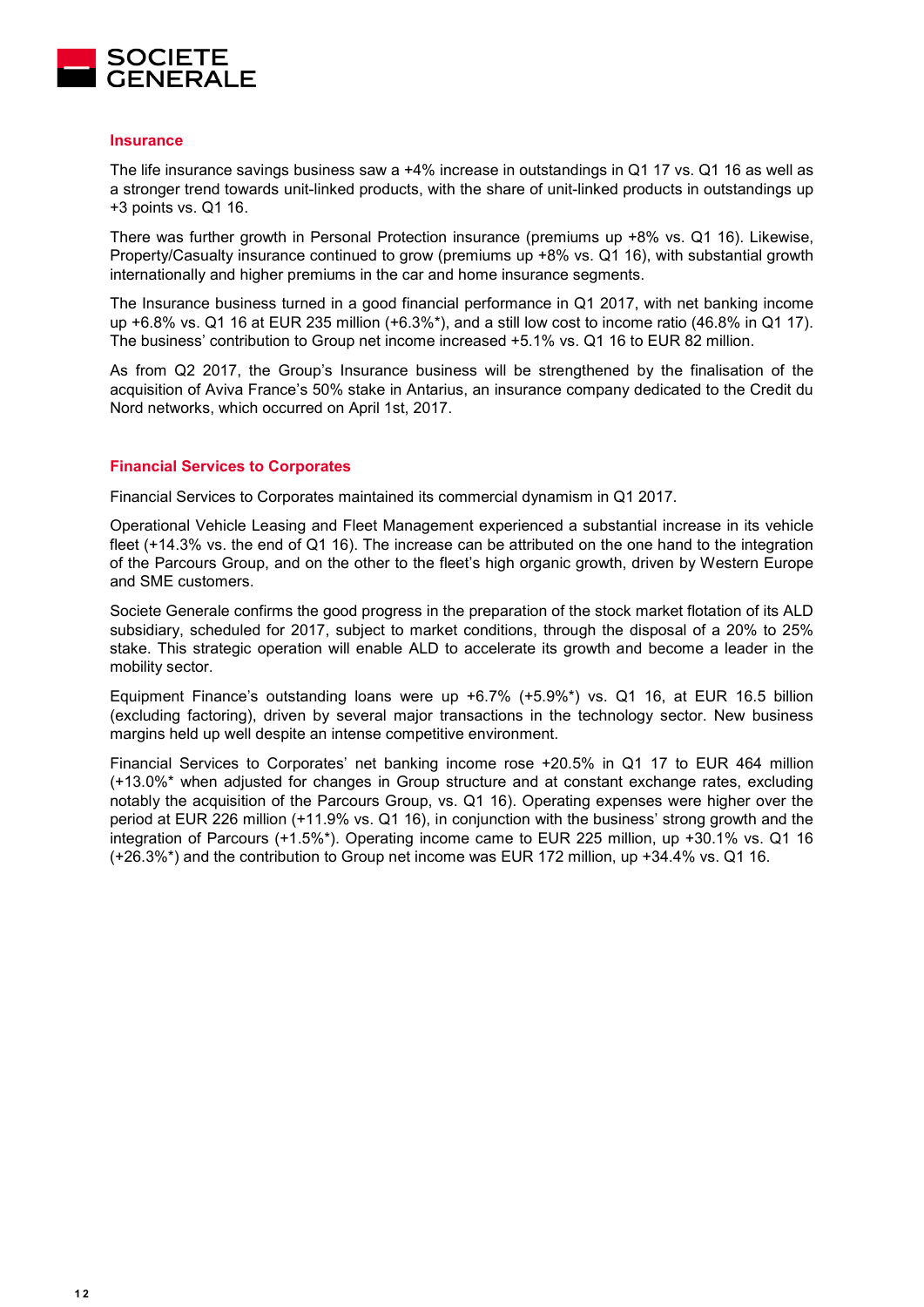

# **5. GLOBAL BANKING & INVESTOR SOLUTIONS**

| In EUR m                         | Q1 17   | Q1 16   |          | Change      |
|----------------------------------|---------|---------|----------|-------------|
| Net banking income               | 2,484   | 2,357   | $+5.4%$  | $+5.2\%$ *  |
| Operating expenses               | (1,950) | (1,717) | $+13.6%$ | $+13.6\%$ * |
| <b>Gross operating income</b>    | 534     | 640     | $-16.6%$ | $-17.0\%$ * |
| Net cost of risk                 | (21)    | (140)   | $-85.0%$ | $-85.4\%$ * |
| Operating income                 | 513     | 500     | $+2.6%$  | $+2.8%$ *   |
| <b>Reported Group net income</b> | 383     | 454     | $-15.6%$ | $-15.4\%$ * |
| <b>RONE</b>                      | 10.4%   | 11.5%   |          |             |
| <b>Adjusted RONE (1)</b>         | 15.3%   | 10.1%   |          |             |

*(1) Adjusted for IFRIC 21 implementation* 

Global Banking & Investor Solutions enjoyed a good start to the year, with revenues of EUR 2,484 million in Q1 17, up +5.4% vs. Q1 16 (EUR 2,357 million). This result reflects primarily the good quarter in Global Markets but also the good performance of Asset and Wealth Management, offsetting a slight decline in Financing & Advisory.

# **Global Markets & Investor Services**

Global Markets & Investor Services' net banking income totalled EUR 1,678 million in Q1 17, up +8.3% vs. Q1 16. Following on from Q4 16, investors were active at the beginning of the quarter, in conjunction notably with the rise in interest rates and the improvement in the global economic outlook. After this more buoyant period of activity, the resurgence of political uncertainty around the elections in Europe and the direction of US policy led to a certain "wait-and-see" attitude in the markets.

- **Equities'** revenues rose +4.1% in Q1 17 vs. Q1 16, to EUR 562 million. Investor appetite for structured products increased, with strong demand in Asia and Europe. As a result, the business' revenues were up for the seventh consecutive quarter in this segment. In contrast, despite rising markets, investors were less active in flow products, in conjunction with very low volatility, leading to a drop in volumes, notably in cash activities, where the Group retains a leadership position.
- **Fixed Income, Currencies & Commodities** continued to grow, with revenues up +12.8% vs. Q1 16 at EUR 777 million, thus enjoying its best quarter since 2012. This increase reflects the good commercial momentum, both for flow and structured products. The environment was buoyant in Q1, both for Credit, which benefited from healthy activity in the primary market, and for Rates, with increased volatility.
- **Prime Services'** revenues totalled EUR 176 million in Q1 17, up +9.3% vs. Q1 16 and at their highest level since the integration of Newedge. This result reflects the healthy commercial momentum, particularly in Execution and Financing activities. The business actively pursued its commercial expansion and increased its market share by +1.9 points vs. Q1 16, to 14.8%.
- **Securities Services** saw its assets under custody reach EUR 3,979 billion, up +0.6% vs. end-2016. Over the same period, assets under administration were up +4.2% at EUR 627 billion. Securities Services' revenues were up +2.5% in Q1 17 vs. Q1 16 at EUR 163 million. The healthy commercial momentum enabled commissions to increase, offsetting the decline in interest margins in a low interest rate environment.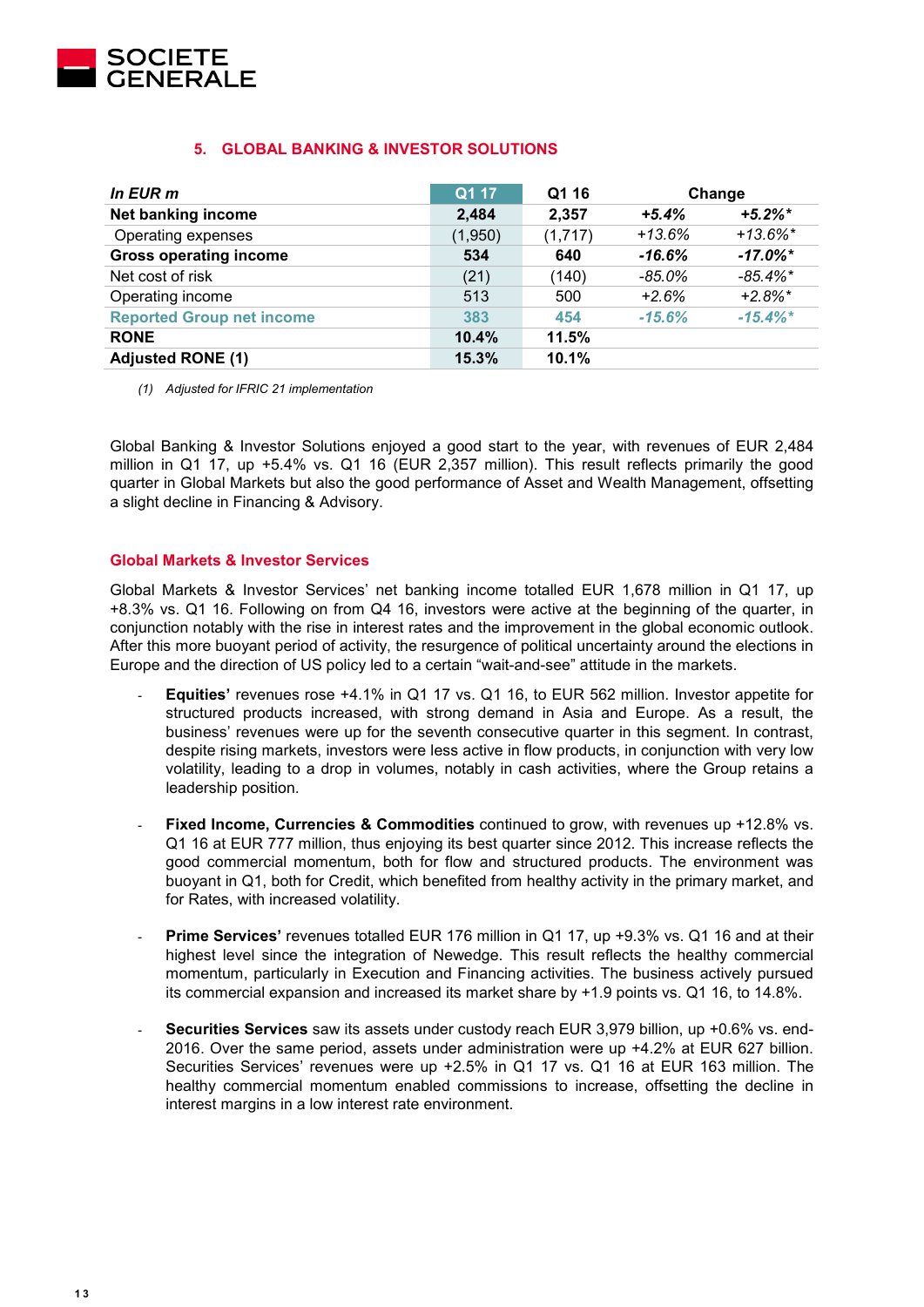

#### **Financing and Advisory**

**Financing and Advisory** posted revenues of EUR 557 million, down -2.6% vs. the high level in Q1 16. Weaker asset financing activity in a highly competitive market was partially offset by the good performance of natural resources financing. The capital raising activity maintained the healthy momentum of previous quarters, bolstered in particular by the good performance of the securitisation, acquisition and leveraged finance businesses.

#### **Asset and Wealth Management**

The revenues of the **Asset and Wealth Management** business line totalled EUR 249 million in Q1 17, up +5.5% vs. Q1 16, including a structure effect related to the integration of Kleinwort Benson.

**Private Banking's** assets under management amounted to EUR 119 billion at end-March 2017. Thanks to a healthy net inflow and positive market effects, assets under management rose +2.8% vs. end-2016. Net banking income was up +1.0% vs. Q1 16, at EUR 198 million, reflecting the transformation under way in our geographical franchises, despite a pre-election "wait-and-see" attitude in France. The erosion of the margin in Q1 (which nevertheless remained at a satisfactory level of 101 basis points vs. 106 basis points in Q1 16) was related to the" wait-and-see" attitude, partially offset by a rebound in the brokerage business.

**Lyxor's** assets under management came to EUR 107 billion (+0.9% vs. Q4 16) thanks to a record EUR 7 billion inflow. In the ETF segment, Lyxor moved up one place in the rankings to No. 2 in Europe with a market share of 10.2% (source ETFGI). Lyxor's revenues amounted to EUR 46 million in Q1 17 (EUR 32 million in Q1 16), due primarily to an increase in commissions received.

#### **Operating expenses**

Global Banking & Investor Solutions' operating expenses were up +13.6% in Q1 17 vs. Q1 16, which included the partial refund of the Euribor fine<sup>([5\)](#page-13-0)</sup>. When restated for this effect and the increase in the contribution to the European Single Resolution Fund<sup>([6](#page-13-1))</sup>, operating expenses were down -2% vs. Q1 16, due to the effect of the transformation plans implemented in 2015 and 2016.

#### **Operating income**

Gross operating income came to EUR 534 million, down -16.6% vs. Q1 16, primarily due to the effect of the partial refund of the Euribor fine<sup>(1)</sup> recorded in Q1 16.

The net cost of risk was substantially lower, in conjunction with the improved environment in the oil sector, at EUR 21 million in Q1 17 vs. EUR 140 million in Q1 16, reflecting the division's good risk management.

Global Banking & Investor Solutions' operating income totalled EUR 513 million in Q1 17, up +2.6% vs. Q1 16. When restated for the partial refund of the Euribor fine<sup>(1)</sup> in Q1 16, operating income was up 81.9% between Q1 16 and Q1 17.

#### **Net income**

The division's contribution to Group net income came to EUR 383 million in Q1 17 (-15.6% and +62.3% excluding the effect of the Euribor fine refund in Q1 2016). When restated for the effect of the IFRIC 21 standard, the division's ROE amounted to 15.3% (10.4% in absolute terms).

-

<span id="page-13-0"></span>*<sup>(5)</sup> Partial refund of the Euribor fine of EUR 218m in Q1 16*

<span id="page-13-1"></span>*<sup>(6)</sup> Contribution to the SRF of EUR 197 million in Q1 17 vs. EUR 252 million in Q1 16*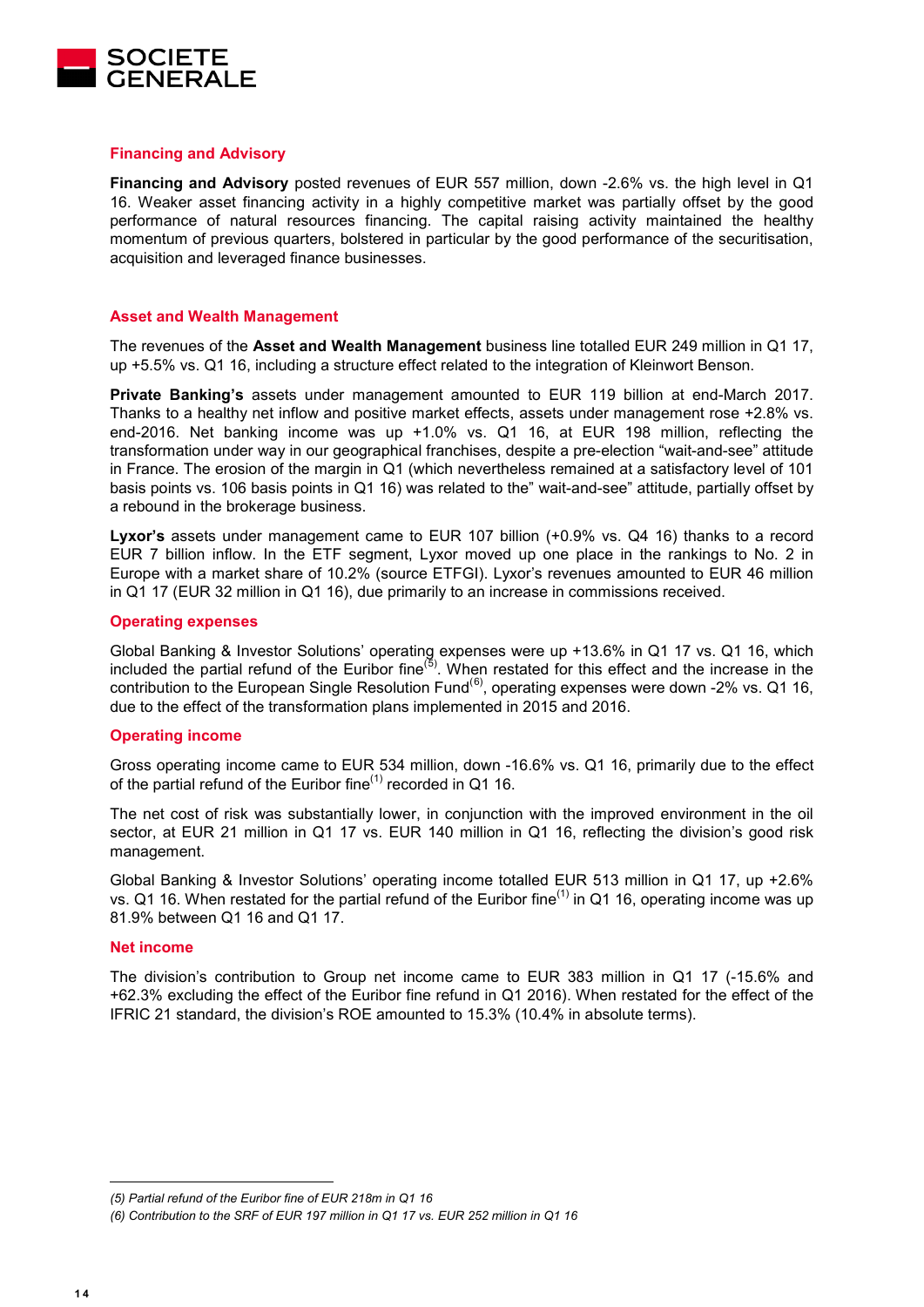

# **6. CORPORATE CENTRE**

| In EUR m                                | Q1 17 | Q1 16 |
|-----------------------------------------|-------|-------|
| Net banking income                      | (44)  | (91)  |
| Net banking income (1)                  | (69)  | (236) |
| Operating expenses                      | (28)  | (9)   |
| Gross operating income                  | (72)  | (100) |
| Gross operating income (1)              | (97)  | (245) |
| Net cost of risk                        | (350) | 8     |
| Net profits or losses from other assets | (3)   | 18    |
| <b>Reported Group net income</b>        | (388) | (158) |
| Group net income (1)                    | (405) | (253) |

*(1) Adjusted for revaluation of own financial liabilities* 

The Corporate Centre includes:

- the property management of the Group's head office,
- the Group's equity portfolio,
- the Treasury function for the Group,
- certain costs related to cross-functional projects and certain costs incurred by the Group and not re-invoiced to the businesses.

The Corporate Centre's net banking income totalled EUR -44 million in Q1 17 (EUR -91 million in Q1 16), and EUR -69 million excluding the revaluation of the Group's own financial liabilities (EUR -236 million in Q1 16).

The Corporate Centre's gross operating income was EUR -72 million in Q1 17 vs. EUR -100 million in Q1 16. When restated for the revaluation of own financial liabilities, gross operating income came to EUR -97 million in Q1 17 (vs. EUR -245 million in Q1 16).

For full-year 2017, the Corporate Centre's gross operating income, excluding non-economic and nonrecurring items, is expected to be around EUR -500 million.

The net cost of risk includes a EUR 350 million charge corresponding to an additional allocation to provision for disputes in Q1 17. A settlement has been reached, after the Board review of the Q1 17 results, with the Libyan Investment Authority (LIA) to put a final end to the dispute opposing Societe Generale and LIA before the UK civil courts. Given the additional provision for disputes recorded in Q1 17 for EUR 350 million, the impact of this settlement on the Group net income for the full year is fully covered as from Q1 17.

The Corporate Centre's contribution to Group net income was EUR -388 million in Q1 17, vs. EUR -158 million in Q1 16. When restated for the impact of the revaluation of own financial liabilities (EUR +17 million in Q1 17 and EUR +95 million in Q1 16), and the additional allocation to provision for disputes (EUR 350 million in Q1 17), the Corporate Centre's contribution to Group net income was EUR -55 million in Q1 17 vs. EUR -158 million in Q1 16.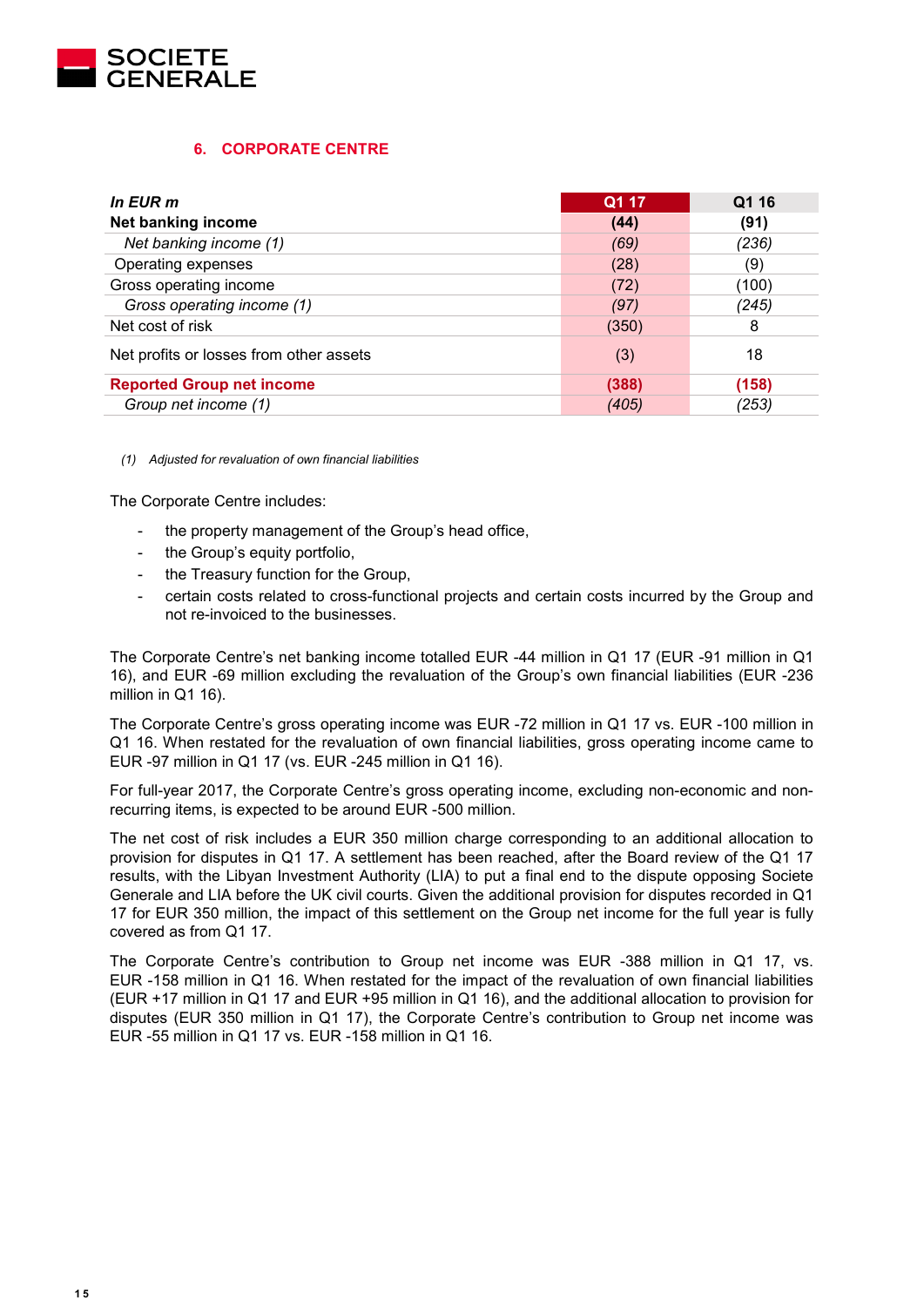

# **7. CONCLUSION**

Societe Generale's results for Q1 2017 include non-economic items and an allocation to provision for disputes. When book income is adjusted for these factors, underlying Group net income amounted to more than EUR 1 billion, substantially higher in Q1 2017 compared to Q1 2016.

Societe Generale has once again demonstrated the quality of its diversified and integrated banking model, based on the excellence of its relationship model, its cost and risk control, and the commitment of its employees. The Group is continuing with the investments in its transformation and the rollout of its Culture and Conduct programme.

To this end, the Bank has initiated a process to simplify its organisational set-up which will enable it to even better serve its customers, increase its agility and continue to exploit synergies between its businesses based on the quality of its risk control. The Group will present its strategic plan on 28<sup>th</sup> November 2017.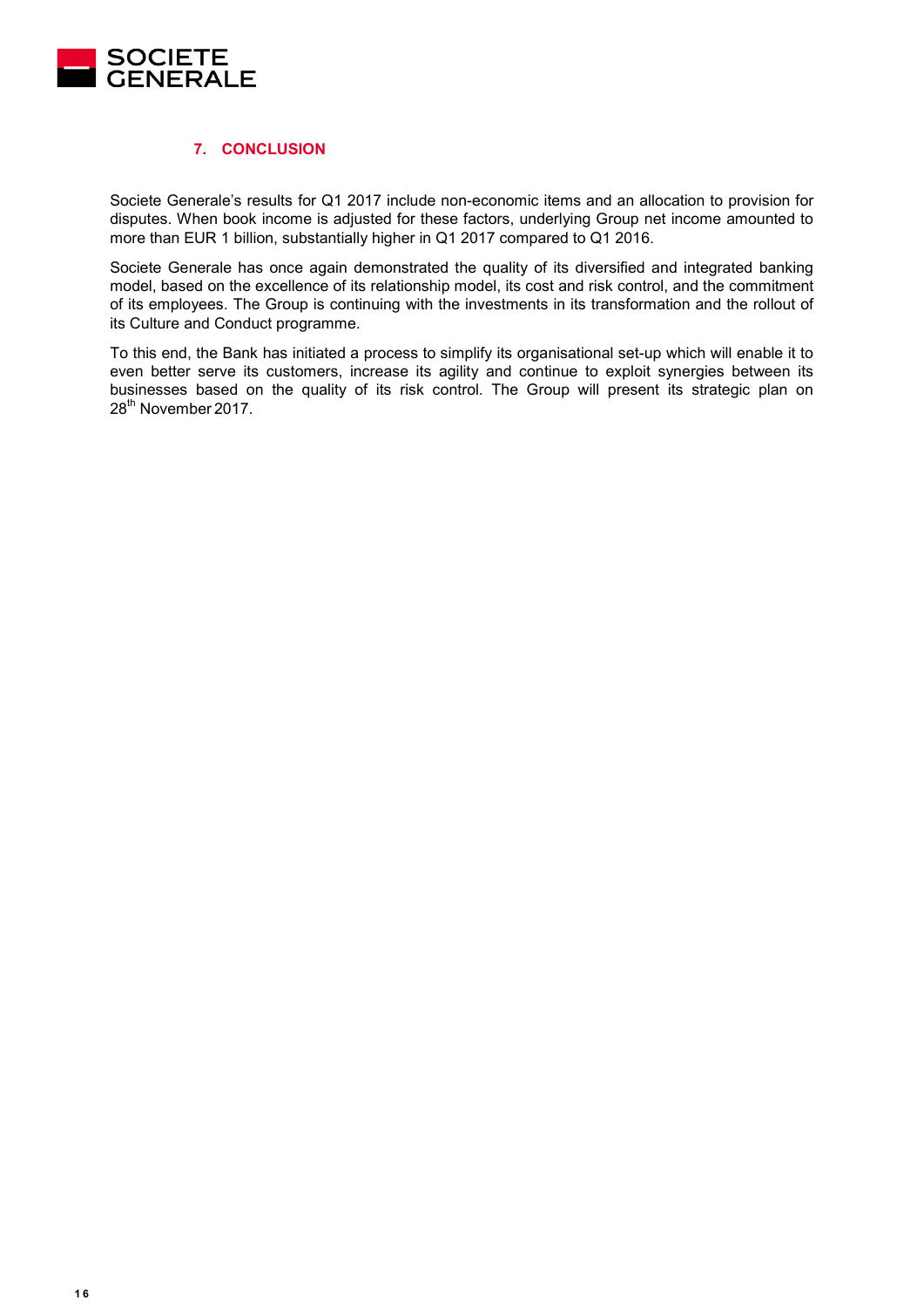

## **8. 2017-2018 FINANCIAL CALENDAR**

*2017-2018 financial communication calendar*

| May 23rd, 2017      | <b>General Meeting of Shareholders</b>            |
|---------------------|---------------------------------------------------|
| May 31st, 2017      | Detachment of the dividend                        |
| June 2nd, 2017      | Payment of the dividend                           |
| August 2nd, 2017    | Second quarter and first half 2017 results        |
| November 3rd, 2017  | Third quarter and nine months 2017 results        |
| November 28th, 2017 | Presentation of the strategic plan - Investor Day |
| February 8th, 2018  | Fourth quarter and FY 2017 results                |

This document contains forward-looking statements relating to the targets and strategies of the Societe Generale Group.

These forward-looking statements are based on a series of assumptions, both general and specific, in particular the application of accounting principles and methods in accordance with IFRS (International Financial Reporting Standards) as adopted in the European Union, as well as the application of existing prudential regulations.

These forward-looking statements have also been developed from scenarios based on a number of economic assumptions in the context of a given competitive and regulatory environment. The Group may be unable to:

- anticipate all the risks, uncertainties or other factors likely to affect its business and to appraise their potential consequences;

- evaluate the extent to which the occurrence of a risk or a combination of risks could cause actual results to differ materially from those provided in this document and the related presentation.

Therefore, although Societe Generale believes that these statements are based on reasonable assumptions, these forward-looking statements are subject to numerous risks and uncertainties, including matters not yet known to it or its management or not currently considered material, and there can be no assurance that anticipated events will occur or that the objectives set out will actually be achieved. Important factors that could cause actual results to differ materially from the results anticipated in the forward-looking statements include, among others, overall trends in general economic activity and in Societe Generale's markets in particular, regulatory and prudential changes, and the success of Societe Generale's strategic, operating and financial initiatives.

More detailed information on the potential risks that could affect Societe Generale's financial results can be found in the Registration Document filed with the French Autorité des Marchés Financiers.

Investors are advised to take into account factors of uncertainty and risk likely to impact the operations of the Group when considering the information contained in such forward-looking statements. Other than as required by applicable law, Societe Generale does not undertake any obligation to update or revise any forward-looking information or statements. Unless otherwise specified, the sources for the business rankings and market positions are internal.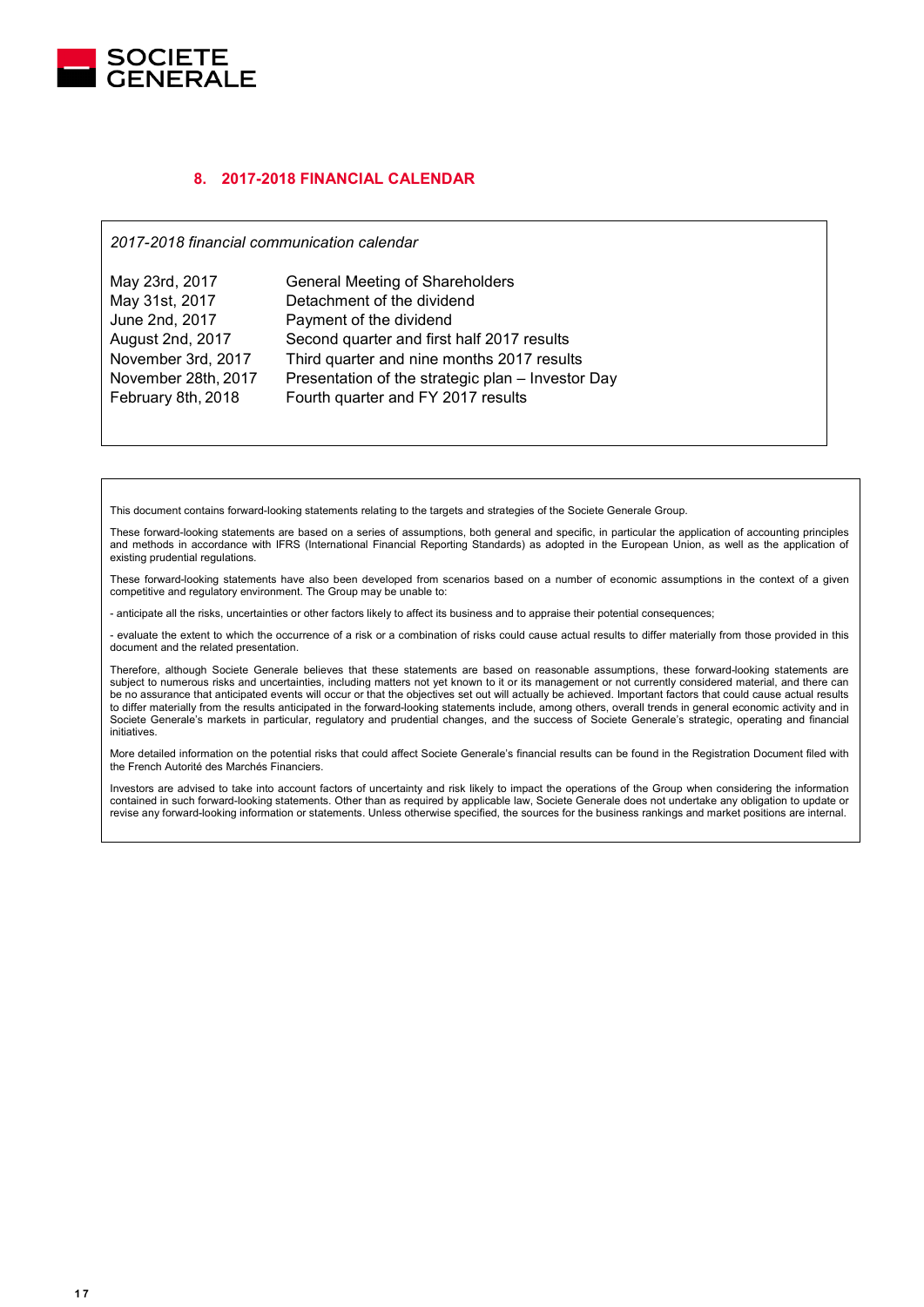

# **9. APPENDIX 1: FINANCIAL DATA**

# **Consolidated Income Statement**

|                                         | Q1 17   | Q1 16    | Change    |             |
|-----------------------------------------|---------|----------|-----------|-------------|
| In M EUR                                |         |          |           |             |
| Net banking income                      | 6,474   | 6,175    | $+4.8%$   | $+3.6\%$ *  |
| Operating expenses                      | (4,644) | (4, 284) | $+8.4%$   | $+7.2\%$ *  |
| <b>Gross operating income</b>           | 1,830   | 1,891    | $-3.2%$   | $-4.7\%$ *  |
| Net cost of risk                        | (627)   | (524)    | $+19.7%$  | $+14.8\%$ * |
| <b>Operating income</b>                 | 1,203   | 1,367    | $-12.0%$  | $-12.5%$ *  |
| Net profits or losses from other assets | 37      | 4        | x 9,2     | x 8,5       |
| Net income from companies accounted     |         |          |           |             |
| for by the equity method                | 37      | 35       | $+5.7%$   | $+6.1\%$ *  |
| Impairment losses on goodwill           |         |          | n/s       | n/s         |
| Income tax                              | (389)   | (384)    | $+1.3%$   | $+0.4\%$ *  |
| Net income                              | 889     | 1,022    | $-13.0\%$ | $-13.4\%$ * |
| O.w. non-controlling interests          | 142     | 98       | +44.9%    | +45.0%*     |
| <b>Group net income</b>                 | 747     | 924      | $-19.2%$  | $-19.6\%$ * |
| Tier 1 ratio at the end of period       | 14.4%   | 13.7%    |           |             |

*\* When adjusted for changes in Group structure and at constant exchanges rates*

# **Group Net Income After Tax By Core Business**

| In M EUR                                                   | Q1 17 | Q1 16 |
|------------------------------------------------------------|-------|-------|
| <b>French Retail Banking</b>                               | 319   | 328   |
| <b>International Retail Banking and Financial Services</b> | 433   | 300   |
| <b>Global Banking and Investor Solutions</b>               | 383   | 454   |
| <b>Core Businesses</b>                                     | 1,135 | 1,082 |
| <b>Corporate Centre</b>                                    | (388) | (158) |
| Group                                                      | 747   | 924   |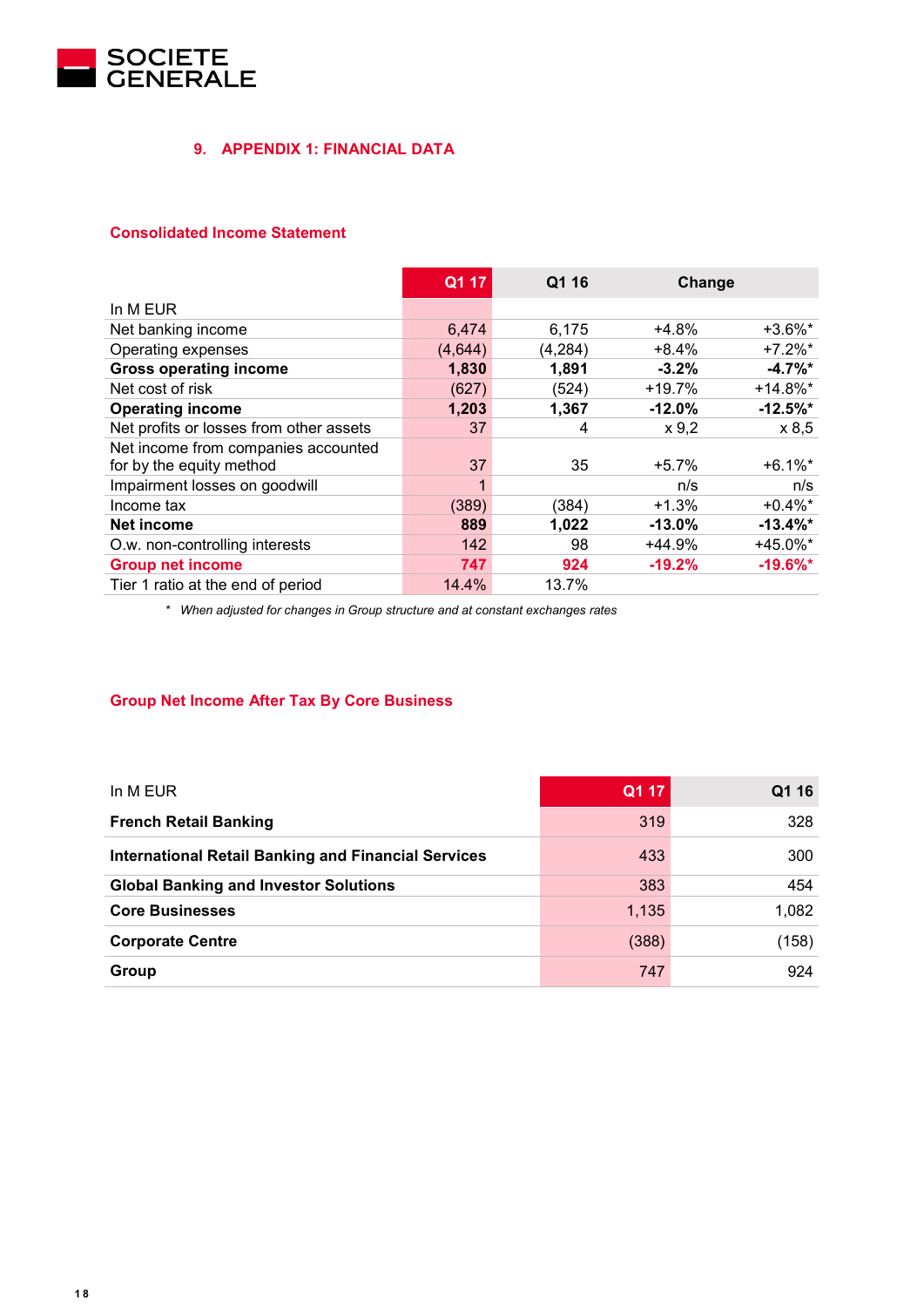

# **Consolidated Balance Sheet**

| <b>Assets - in EUR bn</b>                                               | 31.03.2017 | 31.12.2016 |
|-------------------------------------------------------------------------|------------|------------|
| Cash, due from central banks                                            | 108.9      | 96.2       |
| Financial assets measured at fair value through profit and loss         | 514.9      | 514.7      |
| Hedging derivatives                                                     | 16.2       | 18.1       |
| Available-for-sale financial assets                                     | 136.8      | 139.4      |
| Due from banks                                                          | 65.3       | 59.5       |
| Customer loans                                                          | 433.9      | 426.5      |
| Revaluation differences on portfolios hedged against interest rate risk | 1.0        | 1.1        |
| Held-to-maturity financial assets                                       | 3.9        | 3.9        |
| Tax assets                                                              | 6.5        | 6.4        |
| Other assets                                                            | 81.4       | 84.8       |
| Non-current assets held for sale                                        | 4.3        | 4.3        |
| Investments in subsidiaries and affiliates accounted for by equity      |            |            |
| method                                                                  | 1.2        | 1.1        |
| Tangible and intangible fixed assets                                    | 22.3       | 21.8       |
| Goodwill                                                                | 4.5        | 4.5        |
| <b>Total</b>                                                            | 1,401.2    | 1,382.2    |

| <b>Liabilities - in EUR bn</b>                                          | 31.03.2017 | 31.12.2016 |
|-------------------------------------------------------------------------|------------|------------|
| Due to central banks                                                    | 10.0       | 5.2        |
| Financial liabilities measured at fair value through profit and loss    | 463.4      | 455.6      |
| <b>Hedging derivatives</b>                                              | 8.6        | 9.6        |
| Due to banks                                                            | 95.4       | 82.6       |
| <b>Customer deposits</b>                                                | 415.7      | 421.0      |
| Securitised debt payables                                               | 103.8      | 102.2      |
| Revaluation differences on portfolios hedged against interest rate risk | 7.6        | 8.5        |
| <b>Tax liabilities</b>                                                  | 1.5        | 1.4        |
| Other liabilities                                                       | 92.5       | 94.2       |
| Non-current liabilities held for sale                                   | 3.6        | 3.6        |
| Underwriting reserves of insurance companies                            | 112.8      | 112.8      |
| Provisions                                                              | 6.0        | 5.7        |
| Subordinated debt                                                       | 14.1       | 14.1       |
| Shareholders' equity                                                    | 62.2       | 62.0       |
| Non controlling Interests                                               | 3.8        | 3.8        |
| Total                                                                   | 1,401.2    | 1,382.2    |

*NB. Customer loans include lease financing.*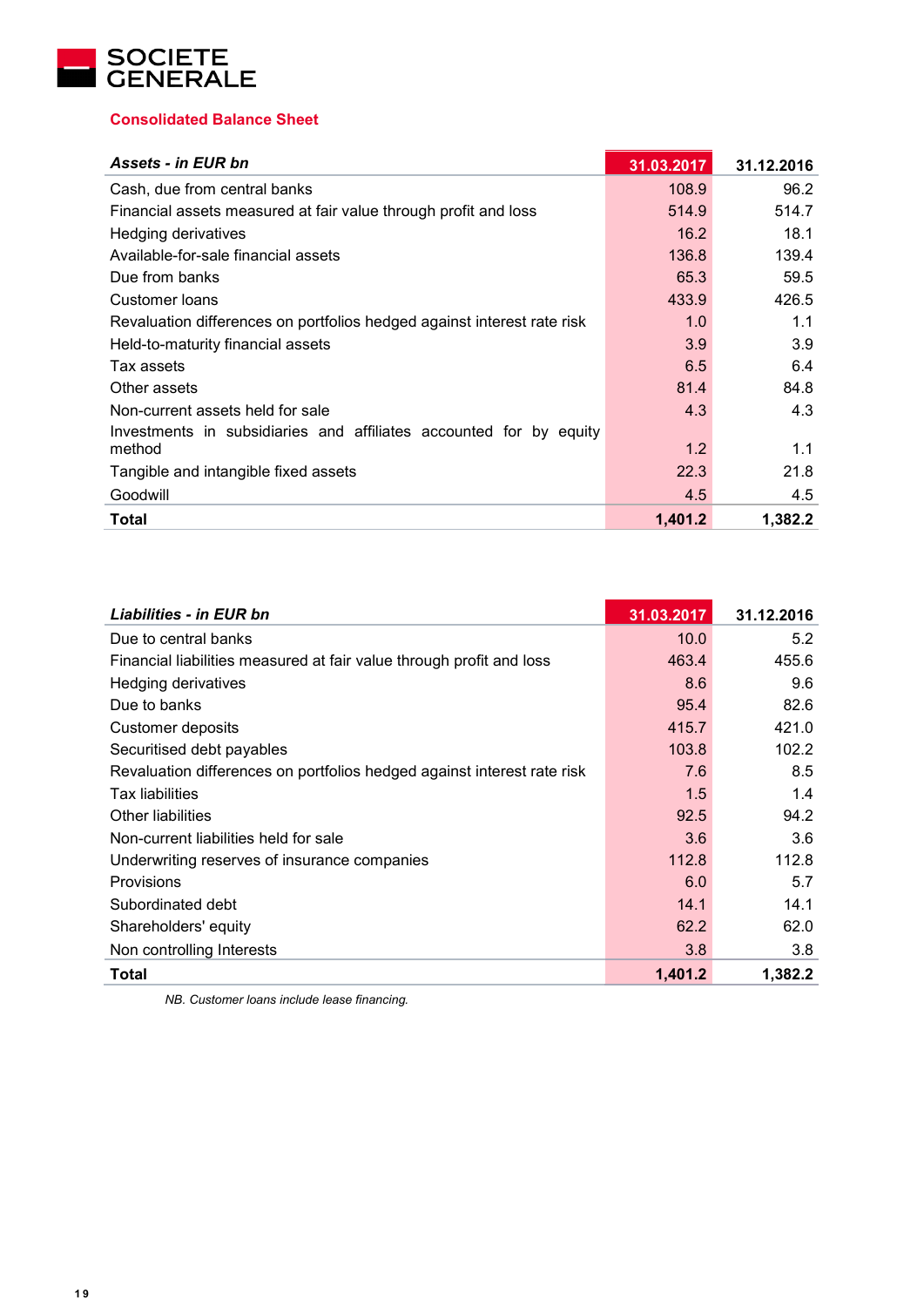

# **10. APPENDIX 2: METHODOLOGY**

#### **1 – The Group's consolidated results as at March 31st, 2017 were examined by the Board of Directors on May 3rd, 2017.**

The financial information presented in respect of the first quarter ending March 31st, 2017 has been prepared in accordance with IFRS as adopted in the European Union and applicable at that date, and has not been audited.

#### **2 – Net banking income**

The pillars' net banking income is defined on page 44 of Societe Generale's 2017 Registration Document. The terms "Revenues" or "Net Banking Income" are used interchangeably. They provide a normalised measure of each pillar's net banking income taking into account the normative capital mobilised for its activity.

#### **3 – Operating expenses**

**Operating expenses** correspond to the "Operating Expenses" as presented in notes 5 and 8.2 to the Group's consolidated financial statements as at December 31st, 2016 (pages 381 et seq. and page 401 of Societe Generale's 2017 Registration Document). The term "costs" is also used to refer to Operating Expenses.

The **Cost/Income Ratio** is defined on page 44 of Societe Generale's 2017 Registration Document.

#### **4 – IFRIC 21 adjustment**

**The IFRIC 21 adjustment** corrects the result of the charges recognised in the accounts in their entirety when they are due (generating event) so as to recognise only the portion relating to the current quarter, i.e. a quarter of the total. It consists in smoothing the charge recognised accordingly over the financial year in order to provide a more economic idea of the costs actually attributable to the activity over the period analysed.

The corrections made in this respect to operating expenses for the different business divisions and the Group for Q1 17 are reiterated below:

|                                                                    |              | <b>International</b><br><b>French Retail</b><br><b>Retail Banking</b><br>and Financial<br><b>Banking</b><br><b>Services</b> |               |               |                | Global<br><b>Banking and</b><br><b>Investor</b><br><b>Solutions</b> |             |             | Corporate<br><b>Centre</b> |                | <b>Group</b> |  |
|--------------------------------------------------------------------|--------------|-----------------------------------------------------------------------------------------------------------------------------|---------------|---------------|----------------|---------------------------------------------------------------------|-------------|-------------|----------------------------|----------------|--------------|--|
| In EUR m                                                           | Q1 17        | Q1 16                                                                                                                       | Q1 17         | Q1 16         | Q1 17          | Q1 16                                                               | Q1 17       | Q1 16       | Q1 17                      | Q1 16          |              |  |
| <b>Total IFRIC 21</b><br>Impact - costs<br>o/w Resolution<br>Funds | (97)<br>(50) | (89)<br>(38)                                                                                                                | (135)<br>(40) | (135)<br>(40) | (332)<br>(252) | (299)<br>(197)                                                      | (51)<br>(2) | (46)<br>(2) | (615)<br>(343)             | (569)<br>(277) |              |  |

#### **5 – Restatements and other significant items for the period**

**Non-economic items** correspond to the revaluation of the Group's own financial liabilities and the debt value adjustment on derivative instruments (DVA). These two factors constitute the restated non-economic items in the analyses of the Group's results. They lead to the recognition of self-generated earnings reflecting the market's evaluation of the counterparty risk related to the Group. They are also restated in respect of the Group's earnings for prudential ratio calculations.

Moreover, the Group restates the revenues and earnings of the French Retail Banking pillar for **PEL/CEL provision allocations or write-backs**. This adjustment makes it easier to identify the revenues and earnings relating to the pillar's activity, by excluding the volatile component related to commitments specific to regulated savings.

Details of these items, as well as the other items that are the subject of a one-off or recurring restatement, are provided below, given that, in the tables below, the items marked with one asterisk (\*) are the non-economic items and the items marked with two asterisks (\*\*) are given for information only.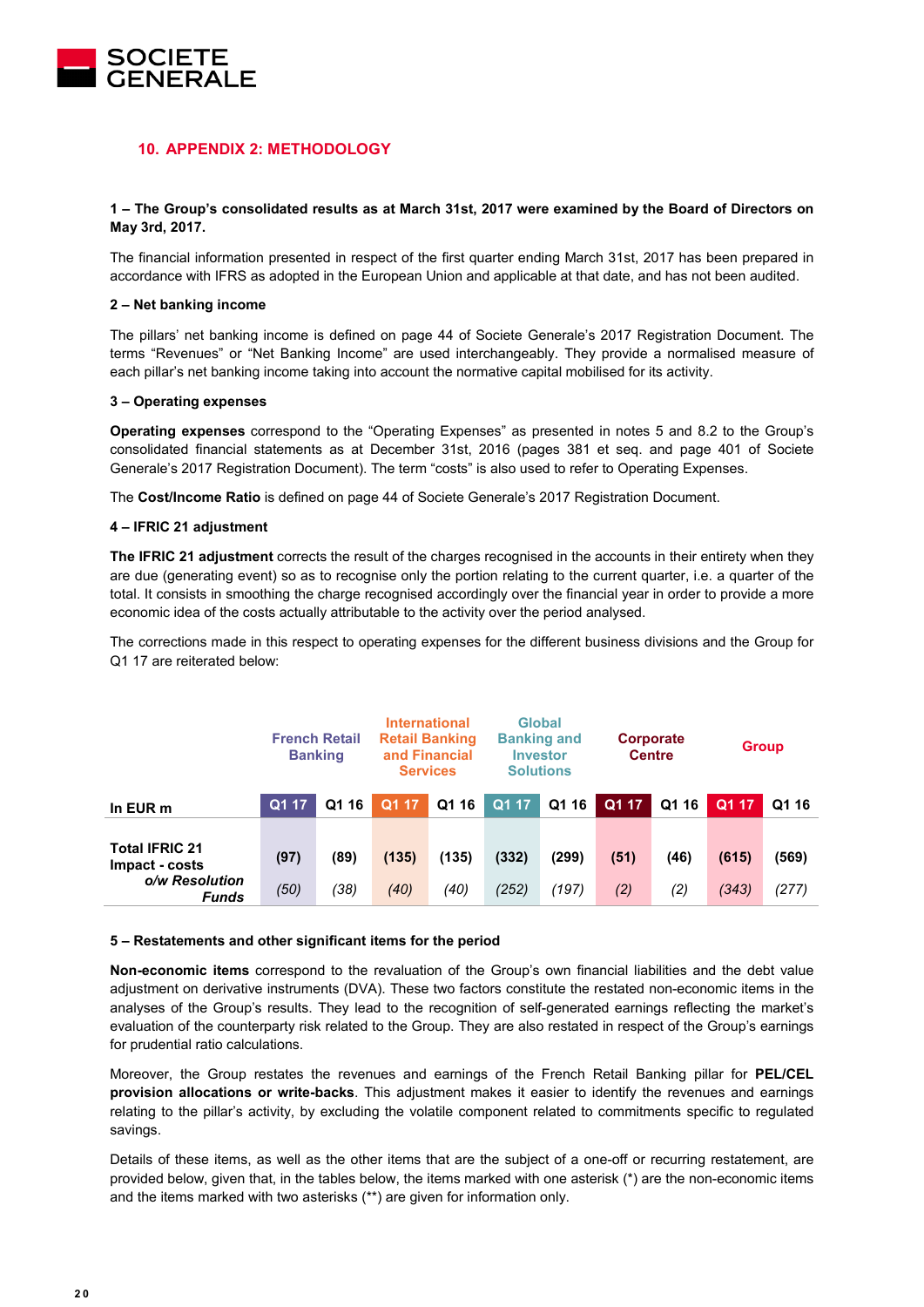

In EUR m

| Q1 17                                        | <b>Net</b><br><b>Banking</b><br><b>Income</b> | <b>Operating</b><br><b>Expenses</b> | <b>Others</b> | Cost of<br><b>Risk</b> | <b>Group</b><br><b>Net</b><br><b>Income</b> |                       |
|----------------------------------------------|-----------------------------------------------|-------------------------------------|---------------|------------------------|---------------------------------------------|-----------------------|
| Revaluation of own<br>financial liabilities* | 25                                            |                                     |               |                        | 17                                          | Corporate Centre      |
| Accounting impact of<br>DVA*                 | (3)                                           |                                     |               |                        | (2)                                         | Group                 |
| Provision for disputes                       |                                               |                                     |               | (350)                  | (350)                                       | Corporate Centre      |
| Provision PEL/CEL                            | (2)                                           |                                     |               |                        | (1)                                         | French Retail Banking |

 $I_n$  EUR  $n$ 

| in EUR m                                     |       |                                               |                                     |               |                        |                                             |                                                        |
|----------------------------------------------|-------|-----------------------------------------------|-------------------------------------|---------------|------------------------|---------------------------------------------|--------------------------------------------------------|
|                                              | Q1 16 | <b>Net</b><br><b>Banking</b><br><b>Income</b> | <b>Operating</b><br><b>Expenses</b> | <b>Others</b> | Cost of<br><b>Risk</b> | <b>Group</b><br><b>Net</b><br><b>Income</b> |                                                        |
| Revaluation of own<br>financial liabilities* |       | 145                                           | 0                                   |               |                        | 95                                          | Corporate Centre                                       |
| Accounting impact of<br>DVA*                 |       | 0                                             |                                     |               |                        | 0                                           | Group                                                  |
| Euribor fine refund                          |       |                                               | 218                                 |               |                        | 218                                         | Global Banking and Investor<br>Solutions Investisseurs |
| <b>Provision PEL/CEL</b>                     |       | (23)                                          |                                     |               |                        | (15)                                        | French Retail Banking                                  |

*\* Non-economic items*

*\*\* For information purposes. This data is not included in adjustments taken into account at Group level, notably to calculate underlying ROE*

#### **6 – Cost of risk in basis points, coverage ratio for doubtful outstandings**

The cost of risk or commercial cost of risk is defined on pages 46 and 528 of Societe Generale's 2017 Registration Document. This indicator makes it possible to assess the level of risk of each of the pillars as a percentage of balance sheet loan commitments, including operating leases.

|                                                        | $($ In EUR M $)$        | Q1 17   | Q1 16   |
|--------------------------------------------------------|-------------------------|---------|---------|
| <b>French Retail Banking</b>                           | Net Cost of Risk        | 149     | 167     |
|                                                        | Gross loan outstandings | 190,360 | 188,236 |
|                                                        | Cost of Risk in bp      | 31      | 35      |
| <b>International Retail</b><br><b>Banking</b>          | Net Cost of Risk        | 110     | 215     |
|                                                        | Gross Ioan outstandings | 124,703 | 116,408 |
|                                                        | Cost of Risk in bp      | 35      | 74      |
| <b>Global Banking and</b><br><b>Investor Solutions</b> | Net Cost of Risk        | 21      | 140     |
|                                                        | Gross Ioan outstandings | 152,244 | 138,015 |
|                                                        | Cost of Risk in bp      | 5       | 41      |
| <b>Societe Generale Group</b>                          | Net Cost of Risk        | 280     | 517     |
|                                                        | Gross Ioan outstandings | 474,553 | 454.087 |
|                                                        | Cost of Risk in bp      | 24      | 46      |

The **gross coverage ratio for doubtful outstandings** is calculated as the ratio of provisions recognised in respect of the credit risk to gross outstandings identified as in default within the meaning of the regulations, without taking account of any guarantees provided. This coverage ratio measures the maximum residual risk associated with outstandings in default ("doubtful").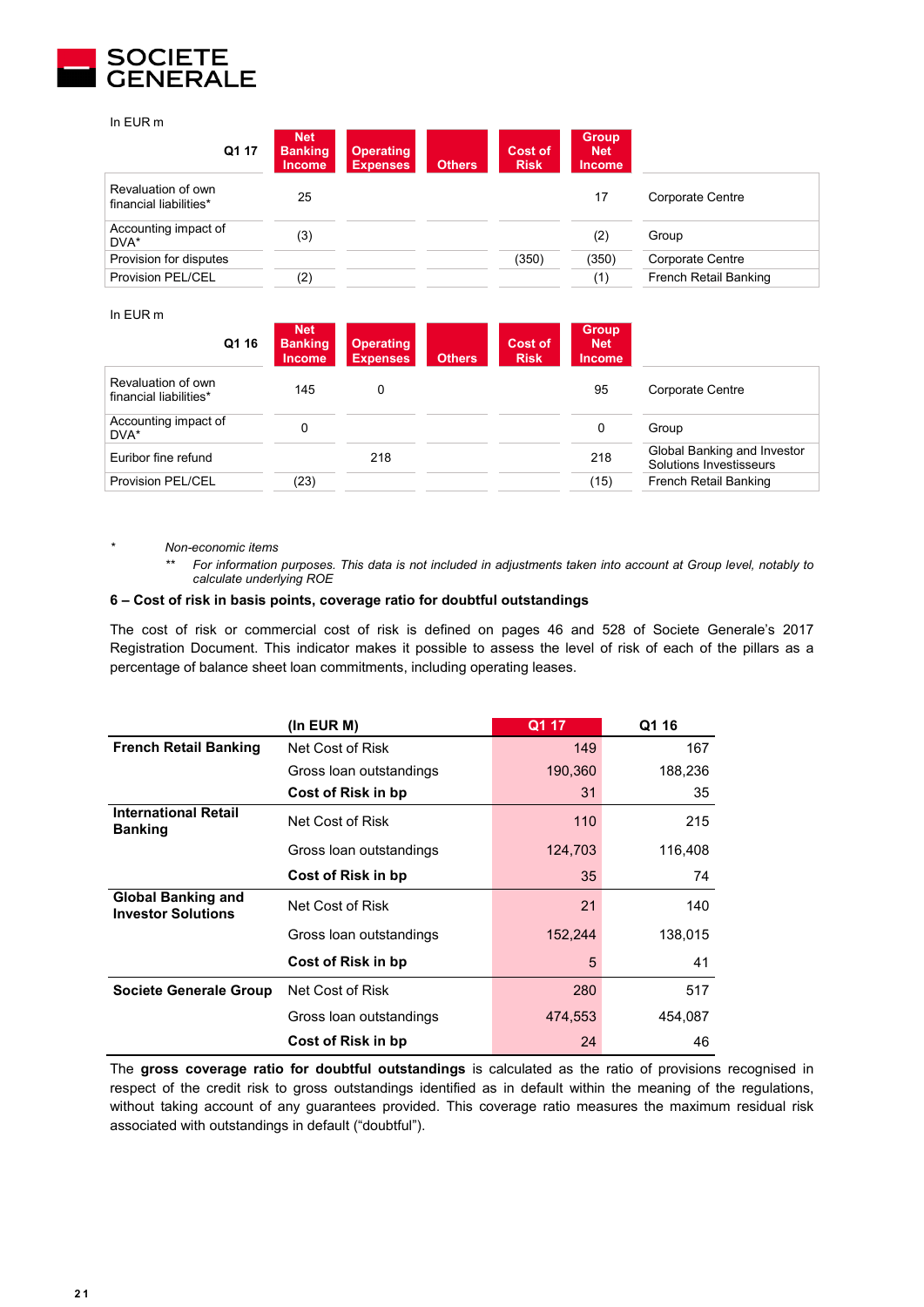

#### **7 – ROE, RONE**

The notion of ROE, as well as the methodology for calculating it, are specified on page 47 of Societe Generale's 2017 Registration Document. This measure makes it possible to assess Societe Generale's return on equity.

RONE (*Return on Normative Equity*) determines the return on average normative equity allocated to the Group's businesses, according to the principles presented on page 47 of Societe Generale's Registration Document. Data relating to the 2015 financial year have been adjusted to take account of the allocation principle in force since January 1st, 2016, based on 11% of the businesses' risk-weighted assets.

#### **Calculation of the Group's ROE (***Return on Equity***)**

Details of the corrections made to book equity in order to calculate ROE for the period are given in the table below:

| <b>End of period</b>                                                                                                                                                                                                          | Q1 17     | 2016      | 2015     |
|-------------------------------------------------------------------------------------------------------------------------------------------------------------------------------------------------------------------------------|-----------|-----------|----------|
| <b>Shareholders' equity Group share</b>                                                                                                                                                                                       | 62,222    | 61,953    | 59,037   |
| Deeply subordinated notes                                                                                                                                                                                                     | (10, 556) | (10, 663) | (9, 552) |
| Undated subordinated notes                                                                                                                                                                                                    | (294)     | (297)     | (366)    |
| Interest net of tax payable to holders of deeply<br>subordinated notes & undated subordinated<br>notes, interest paid to holders of deeply<br>subordinated notes & undated subordinated<br>notes, issue premium amortisations | (327)     | (171)     | (146)    |
| Unrealised gains/losses booked under<br>shareholders' equity, excluding conversion<br>reserves                                                                                                                                | (1, 112)  | (1,273)   | (1,582)  |
| Dividend provision                                                                                                                                                                                                            | (2,062)   | (1,759)   | (1, 593) |
| <b>ROE equity</b>                                                                                                                                                                                                             | 47,871    | 47,790    | 45,798   |
| <b>Average ROE equity</b>                                                                                                                                                                                                     | 47,831    | 46,531    | 44,889   |

Symmetrically, Group net income used for the ratio numerator is book Group net income adjusted for "interest, net of tax payable to holders of deeply subordinated notes and undated subordinated notes, interest paid to holders of deeply subordinated notes and undated subordinated notes, issue premium amortisations" and "unrealised gains/losses booked under shareholders' equity, excluding conversion reserves" (see methodology note No. 9).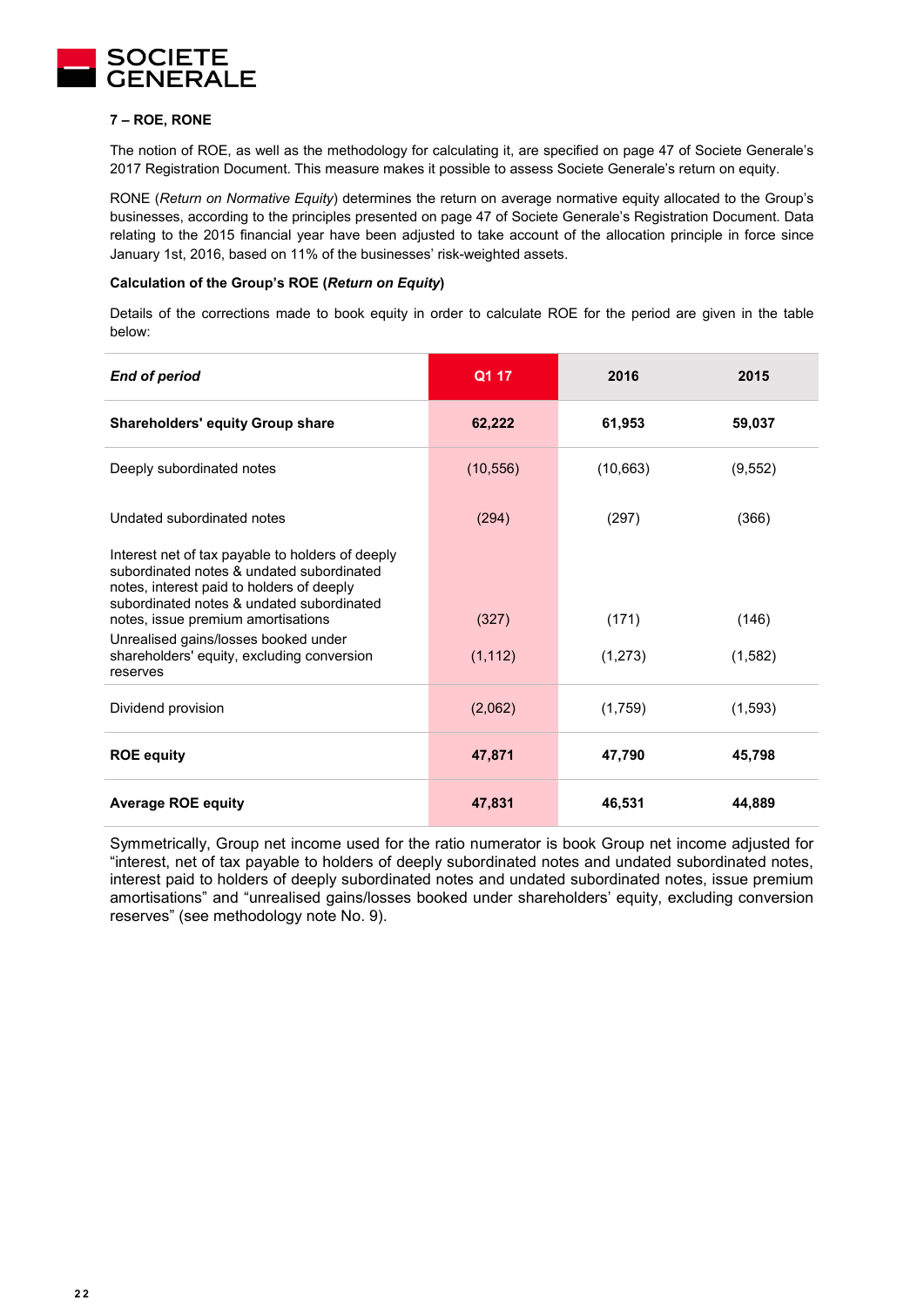

# **RONE calculation: Average capital allocated to Core Businesses (in EURm)**

|                                                            | Q1 17  | Q1 16  |
|------------------------------------------------------------|--------|--------|
| <b>French Retail Banking</b>                               | 10,897 | 10.435 |
| <b>International Retail Banking and Financial Services</b> | 11.182 | 10.494 |
| <b>Global Banking and Investor Solutions</b>               | 14,752 | 15.780 |

**8 – Net assets and tangible net assets** are defined in the methodology, page 49 of the Group's 2017 Registration Document ("Net Assets"). The items used to calculate them are presented below.

| <b>End of period</b>                                                                                                                                                                                                          | Q1 17     | 2016     | 2015     |
|-------------------------------------------------------------------------------------------------------------------------------------------------------------------------------------------------------------------------------|-----------|----------|----------|
| <b>Shareholders' equity Group share</b>                                                                                                                                                                                       | 62,222    | 61,953   | 59,037   |
| Deeply subordinated notes                                                                                                                                                                                                     | (10, 556) | (10,663) | (9, 552) |
| Undated subordinated notes                                                                                                                                                                                                    | (294)     | (297)    | (366)    |
| Interest net of tax payable to holders of deeply<br>subordinated notes & undated subordinated<br>notes, interest paid to holders of deeply<br>subordinated notes & undated subordinated<br>notes, issue premium amortisations | (327)     | (171)    | (146)    |
| Bookvalue of own shares in trading portfolio                                                                                                                                                                                  | 169       | 75       | 125      |
| <b>Net Asset Value</b>                                                                                                                                                                                                        | 51,214    | 50,897   | 49,098   |
| Goodwill                                                                                                                                                                                                                      | 4,709     | 4,709    | 4,533    |
| <b>Net Tangible Asset Value</b>                                                                                                                                                                                               | 46,505    | 46,188   | 44,565   |
| Number of shares used to calculate NAPS**                                                                                                                                                                                     | 800,755   | 799,462  | 796,726  |
| NAPS** (in EUR)                                                                                                                                                                                                               | 64.0      | 63.7     | 61.6     |
| <b>Net Tangible Asset Value (EUR)</b>                                                                                                                                                                                         | 58.1      | 57.8     | 55.9     |

\*\* The number of shares considered is the number of ordinary shares outstanding at the end of the period, excluding treasury shares and buybacks, but including the trading shares held by the Group. In accordance with IAS 33, historical data per share prior to the date of detachment of a preferential subscription right are restated by the adjustment coefficient for the transaction.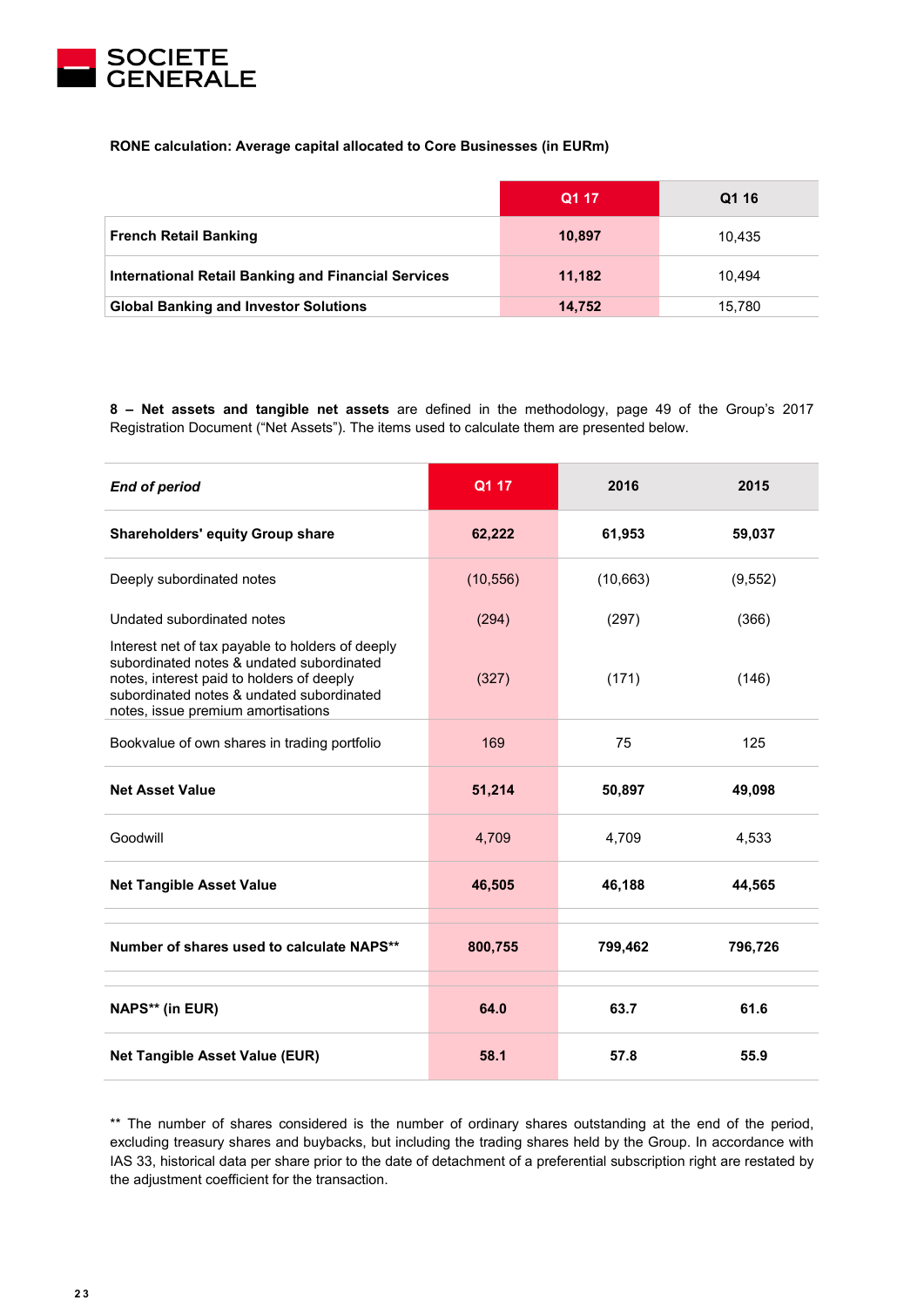

#### **9 – Calculation of Earnings Per Share (EPS)**

The EPS published by Societe Generale is calculated according to the rules defined by the IAS 33 standard (see page 48 of Societe Generale's 2017 Registration Document). The corrections made to Group net income in order to calculate EPS correspond to the restatements carried out for the calculation of ROE. As specified on page 48 of Societe Generale's 2017 Registration Document, the Group also publishes EPS adjusted for the impact of noneconomic items presented in methodology note No. 5.

The number of shares used for the calculation is as follows:

| Average number of shares (thousands)                                                | Q1 17    | 2016    | 2015         |
|-------------------------------------------------------------------------------------|----------|---------|--------------|
| <b>Existing shares</b>                                                              | 807,714  | 807,293 | 805,950      |
| <b>Deductions</b>                                                                   |          |         |              |
| Shares allocated to cover stock option plans and<br>free shares awarded to staff    | 4,357    | 4,294   | 3,896        |
| Other ownshares and treasury shares                                                 | 3,249    | 4,232   | 9,551        |
| Number of shares used to calculate EPS                                              | 800,108  | 798,768 | 792,503      |
| Group net income                                                                    | 747      | 3,874   | 4,001        |
| Interest, net of tax on deeply subordinated notes<br>and undated subordinated notes | (127)    | (472)   | (442)        |
| Capital gain net of tax on partial buybacks                                         | $\Omega$ | 0       | $\mathbf{0}$ |
| <b>Adjusted Group net income</b>                                                    | 620      | 3,402   | 3,559        |
| EPS (in EUR)                                                                        | 0.77     | 4.26    | 4.49         |
| EPS* (in EUR)                                                                       | 0.76     | 4.55    | 3.94         |

*\* Adjusted for revaluation of own financial liabilities and DVA* 

**10 –** The Societe Generale Group's **Common Equity Tier 1 capital** is calculated in accordance with applicable CRR/CRD4 rules. The fully-loaded **solvency ratios** are presented pro forma for current earnings, net of dividends, for the current financial year, unless specified otherwise. When there is reference to phased-in ratios, these do not include the earnings for the current financial year, unless specified otherwise. The leverage ratio is calculated according to applicable CRR/CRD4 rules including the provisions of the delegated act of October 2014.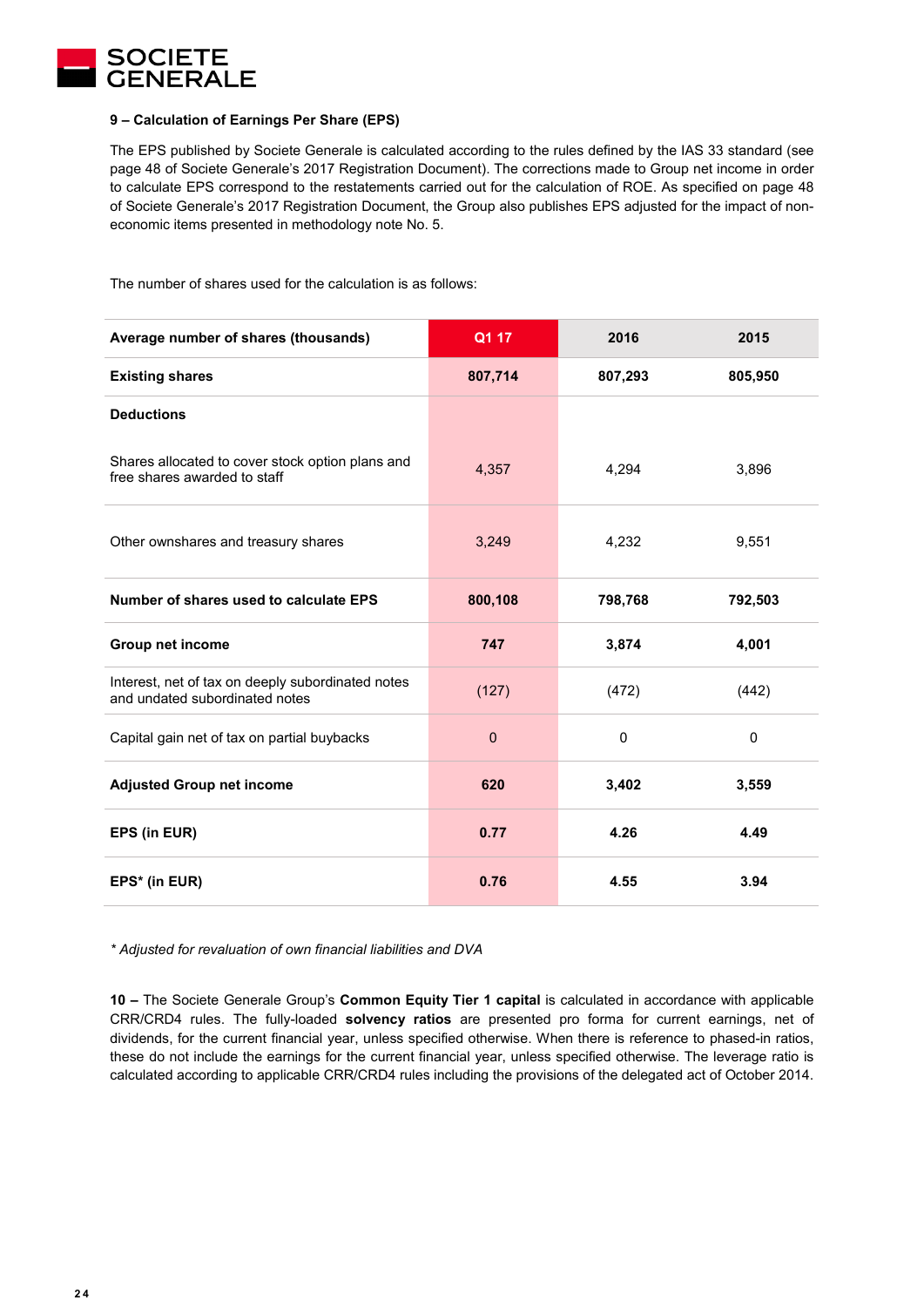

**11 –** The summary of adjustments making it possible to reconcile published results with underlying data is set out below.

| Group                                                                                                                                                                     |          |          |          |
|---------------------------------------------------------------------------------------------------------------------------------------------------------------------------|----------|----------|----------|
| In EUR m                                                                                                                                                                  | Q1 17    | Q1 16    | Change   |
| <b>Net Banking Income</b>                                                                                                                                                 | 6,474    | 6,175    | $+4,8%$  |
| Revaluation of own financial liabilities                                                                                                                                  | 25       | 145      | -82.8%   |
| Accounting impact of DVA                                                                                                                                                  | (3)      |          |          |
| Net Banking Income excluding non economic items                                                                                                                           | 6,452    | 6,030    | $+7,0%$  |
|                                                                                                                                                                           |          |          |          |
| <b>Operating expenses</b>                                                                                                                                                 | (4,644)  | (4, 284) | $+8,4%$  |
| IFRIC 21 impact (100%)                                                                                                                                                    | (615)    | (569)    |          |
| 75% of IFRIC 21                                                                                                                                                           | (461)    | (427)    |          |
| Euribor fine refund                                                                                                                                                       |          | 218      |          |
| Operating expenses excluding Euribor fine refund and adjusted for<br>75% of IFRIC 21                                                                                      | (4, 183) | (4,075)  | $+2,6%$  |
|                                                                                                                                                                           |          |          |          |
| <b>Net Cost of Risk</b>                                                                                                                                                   | (627)    | (524)    | $+19,7%$ |
| Additional allocation to provision for disputes                                                                                                                           | (350)    |          |          |
| Net Cost of Risk excluding allocation to provision for disputes                                                                                                           | (277)    | (524)    |          |
|                                                                                                                                                                           |          |          |          |
| <b>Group Net Income</b>                                                                                                                                                   | 747      | 924      | $-19,2%$ |
| Underlying Group Net Income (excluding non economic items, IFRIC<br>21 implementation impact, Euribor fine refund and additional<br>allocation to provision for disputes) | 1,392    | 928      | $+50,0%$ |
| o.w. impact of 75% of IFRIC 21                                                                                                                                            | (309)    | (317)    |          |
| o.w. impact of revaluation of own financial liabilities                                                                                                                   | 17       | 95       |          |
| o.w. impact of Group DVA                                                                                                                                                  | (2)      |          |          |
| o.w. impact of additional allocation to provision for disputes                                                                                                            | (350)    |          |          |
| o.w. Euribor fine refund                                                                                                                                                  |          | 218      |          |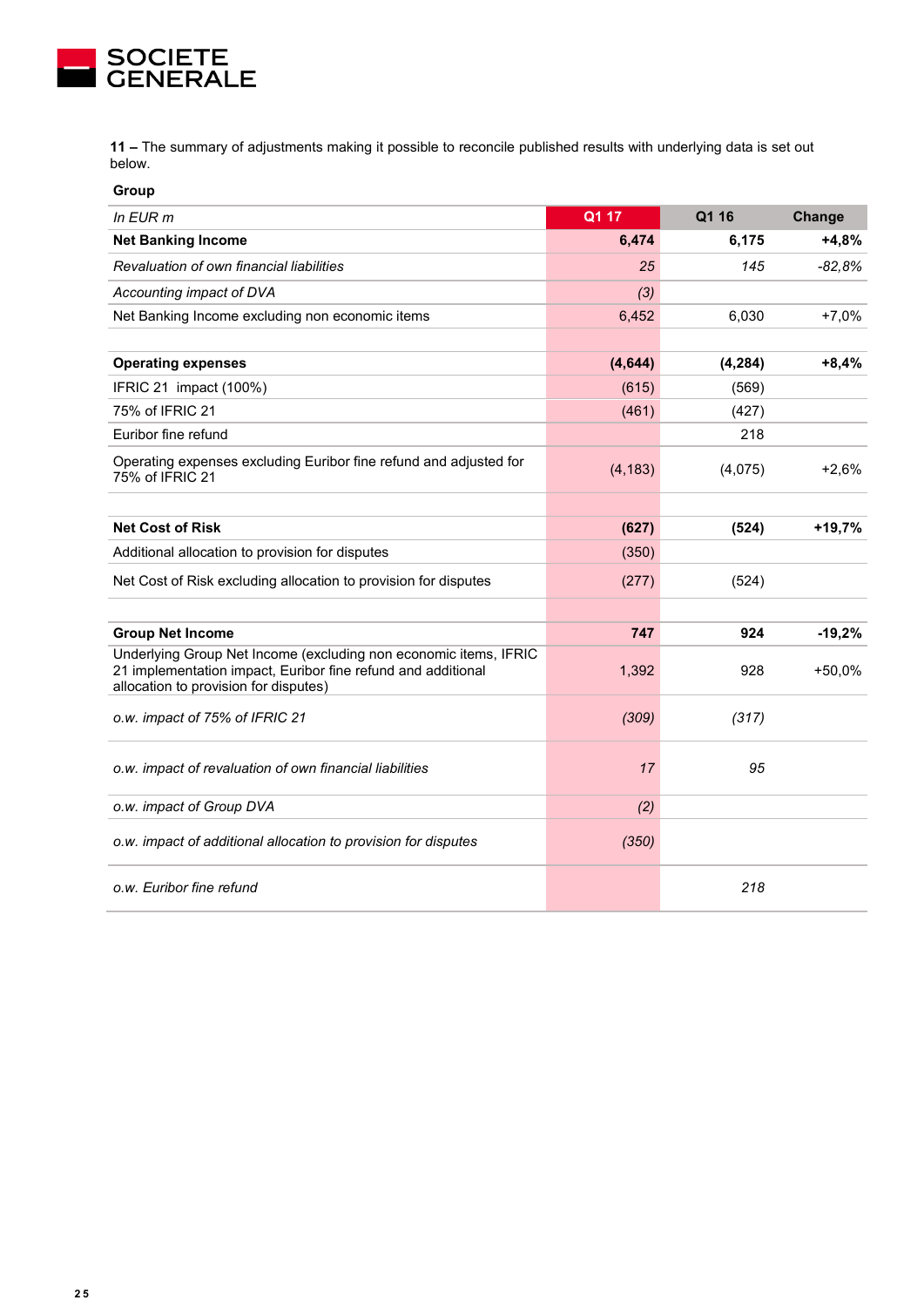

The following table represents the effect of the adjustment for 75% of the IFRIC 21 charge on the different lines concerned of the income statement for the business divisions and the Group.

| <b>Per Accounts</b>                                    |                  |               |                |                |              | <b>3/4 IFRIC21</b> |             |                |                |              |
|--------------------------------------------------------|------------------|---------------|----------------|----------------|--------------|--------------------|-------------|----------------|----------------|--------------|
| Q1 17                                                  | Group            | <b>RBDF</b>   | <b>IBFS</b>    | <b>GBIS</b>    | СP           | Group              | <b>RBDF</b> | <b>IBFS</b>    | <b>GBIS</b>    | <b>CP</b>    |
| Operating expenses<br><b>Gross Operating</b><br>Income | (4,644)<br>1.830 | (1,461<br>595 | (1,205)<br>773 | (1,950)<br>534 | (28)<br>(72) | (461)<br>(461)     | 73)<br>(73) | (101)<br>(101) | (249)<br>(249) | (38)<br>(38) |
| <b>Operating Income</b>                                | 1.203            | 450           | 662            | 513            | (422)        | (461)              | (73)        | (101)          | (249)          | (38)         |
| Income Tax                                             | (389)            | (153)         | (184)          | (124)          | 72           | 145                | 25          | 28             | 70             | 22           |
| Net Income                                             | 889              | 319           | 526            | 390            | (346)        | (316)              | (48)        | (73)           | (179)          | (17)         |
| Non-controlling<br>interests                           | 142              | 0             | 93             |                | 42           | (7)                |             | (7)            |                |              |
| <b>Group Net Income</b>                                | 747              | 319           | 433            | 383            | (388)        | (309)              | (48)        | (65)           | (179)          | (17)         |

| Q1 17                                                  | <b>Adjusted for IFRIC 21</b> |                |                 |                |            |  |  |  |  |
|--------------------------------------------------------|------------------------------|----------------|-----------------|----------------|------------|--|--|--|--|
|                                                        | Group                        | <b>RBDF</b>    | <b>IBFS</b>     | <b>GBIS</b>    | СP         |  |  |  |  |
| Operating expenses<br><b>Gross Operating</b><br>Income | (4, 183)<br>2.291            | (1,388)<br>668 | (1, 104)<br>874 | (1,701)<br>783 | 10<br>(34) |  |  |  |  |
| <b>Operating Income</b>                                | 1,664                        | 523            | 763             | 762            | (384)      |  |  |  |  |
| Income Tax                                             | (534)                        | (178)          | (212)           | (194)          | 50         |  |  |  |  |
| Net Income                                             | 1,205                        | 367            | 599             | 569            | (329)      |  |  |  |  |
| Non-controlling<br>interests                           | 149                          | 0              | 100             |                | 42         |  |  |  |  |
| <b>Group Net Income</b>                                | 1,056                        | 367            | 498             | 562            | (371)      |  |  |  |  |

| <b>Per Accounts</b>                                    |                   |                 |                 |                |              | <b>3/4 IFRIC21</b> |              |                |                |              |
|--------------------------------------------------------|-------------------|-----------------|-----------------|----------------|--------------|--------------------|--------------|----------------|----------------|--------------|
| Q1 16                                                  | Group             | <b>RBDF</b>     | <b>IBFS</b>     | <b>GBIS</b>    | СP           | Group              | <b>RBDF</b>  | <b>IBFS</b>    | <b>GBIS</b>    | СP           |
| Operating expenses<br><b>Gross Operating</b><br>Income | (4, 284)<br>1.891 | (1, 425)<br>659 | (1, 133)<br>692 | (1.717)<br>640 | (9)<br>(100) | (427)<br>(427)     | (67)<br>(67) | (102)<br>(102) | (224)<br>(224) | (35)<br>(35) |
| <b>Operating Income</b>                                | 1.367             | 479             | 480             | 500            | (92)         | (427)              | (67)         | <b>102)</b>    | (224)          | (35)         |
| Income Tax                                             | (384)             | (161)           | (130)           | (40)           | (53)         | 93                 | 23           | 27             | 63             | (19)         |
| Net Income                                             | 1.022             | 328             | 361             | 458            | (125)        | (334)              | (44)         | (75)           | (161)          | (54)         |
| Non-controlling<br>interests                           | 98                | 0               | 61              | 4              | 33           | (17)               |              | (17)           |                |              |
| <b>Group Net Income</b>                                | 924               | 328             | 300             | 454            | (158)        | (317)              | (44)         | (58)           | (161)          | (54)         |

|                                                               | <b>Adjusted for IFRIC 21</b> |                |                |                |              |  |  |
|---------------------------------------------------------------|------------------------------|----------------|----------------|----------------|--------------|--|--|
| Q1 16                                                         | Group                        | <b>RBDF</b>    | <b>IBFS</b>    | <b>GBIS</b>    | СP           |  |  |
| Operating expenses<br><b>Gross Operating</b><br><b>Income</b> | (3, 857)<br>2,318            | (1,358)<br>726 | (1,031)<br>794 | (1.493)<br>864 | 26<br>(65)   |  |  |
| <b>Operating Income</b><br>Income Tax                         | 1,794<br>(477)               | 546<br>(184)   | 582<br>(157)   | 724<br>(103)   | (57)<br>(34) |  |  |
| Net Income<br>Non-controlling<br>interests                    | 1,356<br>115                 | 372<br>0       | 436<br>78      | 619<br>4       | (71)<br>33   |  |  |
| <b>Group Net Income</b>                                       | 1.241                        | 372            | 358            | 615            | (104)        |  |  |